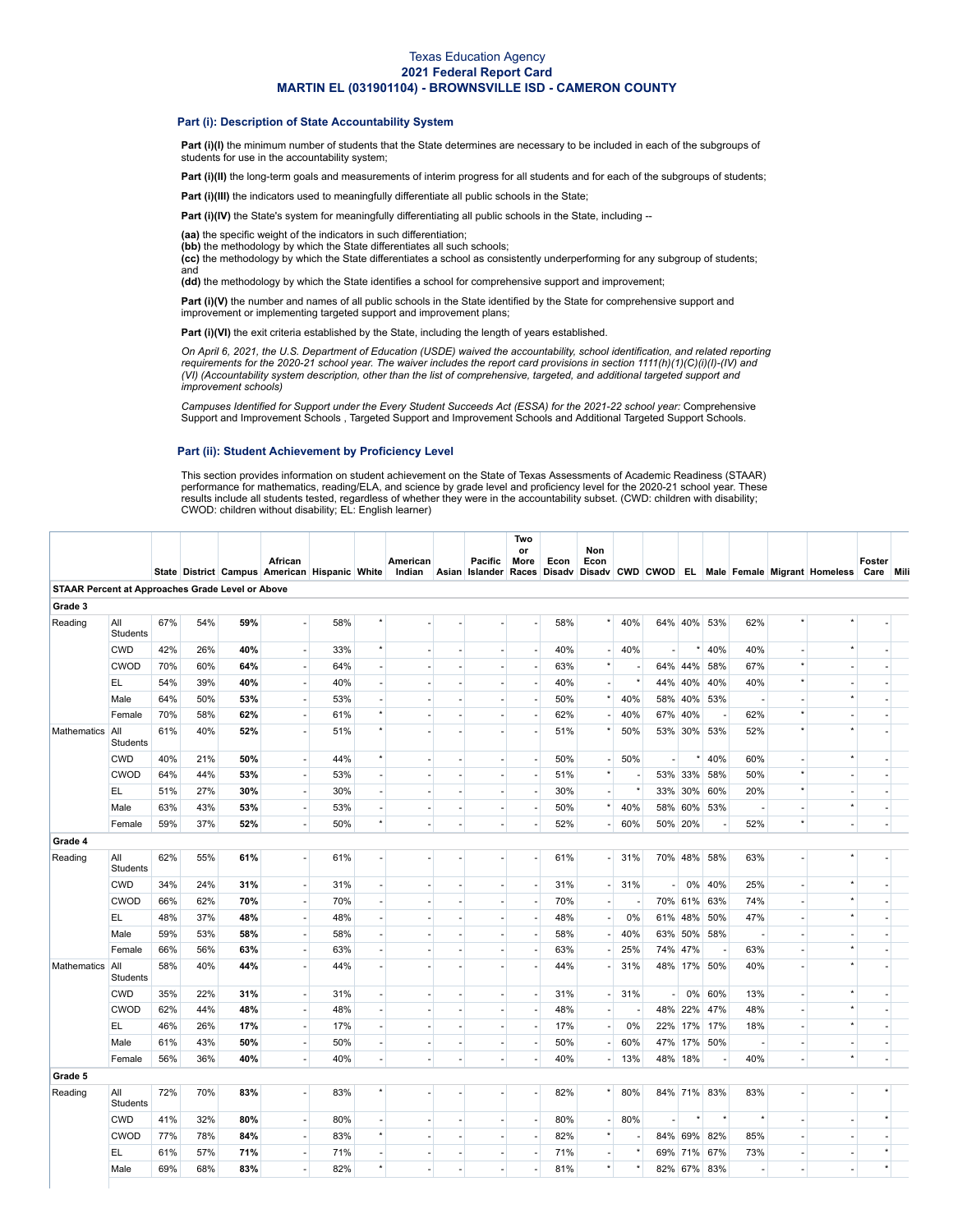|                                                    |                        |            |            |            | African<br>State District Campus American Hispanic White |            |                          | American<br>Indian |                          | Pacific<br>Asian Islander | or<br>More<br>Races      | Econ<br><b>Disadv</b> | Non<br>Econ              |                          |     |               |                          |            | Disadv CWD CWOD EL Male Female Migrant Homeless | Foster<br>Care Mili |  |
|----------------------------------------------------|------------------------|------------|------------|------------|----------------------------------------------------------|------------|--------------------------|--------------------|--------------------------|---------------------------|--------------------------|-----------------------|--------------------------|--------------------------|-----|---------------|--------------------------|------------|-------------------------------------------------|---------------------|--|
|                                                    | Female                 | 76%        | 73%        | 83%        |                                                          | 83%        |                          |                    |                          |                           |                          | 83%                   |                          |                          |     | 85% 73%       |                          | 83%        |                                                 |                     |  |
| Mathematics All                                    | Students               | 69%        | 59%        | 83%        | ٠                                                        | 83%        | $\star$                  |                    |                          | ٠                         | ×.                       | 82%                   |                          | 100%                     |     |               | 81% 82% 83%              | 83%        |                                                 |                     |  |
|                                                    | <b>CWD</b>             | 47%        | 36%        | 100%       | $\overline{\phantom{a}}$                                 | 100%       | $\blacksquare$           |                    |                          | $\sim$                    | $\sim$                   | 100%                  |                          | 100%                     | ٠   | $\star$       | $^\star$                 |            |                                                 |                     |  |
|                                                    | <b>CWOD</b>            | 73%        | 64%        | 81%        | ÷                                                        | 81%        | $^\star$                 |                    |                          | ٠                         | ÷.                       | 79%                   |                          |                          |     |               | 81% 77% 82%              | 80%        |                                                 |                     |  |
|                                                    | EL                     | 59%        | 45%        | 82%        | ٠                                                        | 82%        | ÷.                       |                    |                          | $\sim$                    | ÷.                       | 82%                   | $\overline{\phantom{a}}$ |                          |     |               | 77% 82% 83%              | 82%        |                                                 |                     |  |
|                                                    | Male                   | 70%        | 63%        | 83%        | $\overline{\phantom{a}}$                                 | 82%        | $^\star$                 |                    |                          | ٠                         | ÷.                       | 81%                   |                          |                          |     |               | 82% 83% 83%              |            |                                                 |                     |  |
|                                                    | Female                 | 69%        | 55%        | 83%        | ÷.                                                       | 83%        | ä,                       |                    |                          | ٠                         | $\sim$                   | 83%                   | $^\star$                 | $^\star$                 |     | 80% 82%       | $\overline{\phantom{a}}$ | 83%        |                                                 |                     |  |
| Science                                            | All                    | 61%        | 47%        | 45%        | ÷.                                                       | 44%        | $^\star$                 |                    |                          | ٠                         | $\sim$                   | 41%                   |                          | 20%                      |     |               | 49% 35% 61%              | 33%        |                                                 |                     |  |
|                                                    | Students               |            |            |            |                                                          |            |                          |                    |                          |                           |                          |                       |                          |                          |     |               |                          |            |                                                 |                     |  |
|                                                    | <b>CWD</b>             | 36%        | 20%        | 20%        | $\overline{\phantom{a}}$                                 | 20%        | ä,                       |                    |                          | ٠                         | $\overline{\phantom{a}}$ | 20%                   |                          | 20%                      | ٠   | $\star$       | $^\star$                 |            |                                                 |                     |  |
|                                                    | <b>CWOD</b>            | 65%        | 52%        | 49%        | $\overline{\phantom{a}}$                                 | 47%        | $\star$                  |                    |                          | $\overline{\phantom{a}}$  | $\overline{\phantom{a}}$ | 44%                   |                          |                          |     |               | 49% 38% 65%              | 35%        |                                                 |                     |  |
|                                                    | EL.                    | 43%        | 31%        | 35%        | ٠                                                        | 35%        | $\blacksquare$           |                    |                          | ٠                         | $\overline{\phantom{a}}$ | 35%                   |                          | $\star$                  |     | 38% 35%       | 50%                      | 27%        |                                                 |                     |  |
|                                                    | Male                   | 63%        | 51%        | 61%        | $\overline{\phantom{a}}$                                 | 59%        | $^\star$                 |                    |                          | $\overline{\phantom{a}}$  | $\overline{\phantom{a}}$ | 56%                   |                          | $\star$                  |     | 65% 50%       | 61%                      |            |                                                 |                     |  |
|                                                    | Female                 | 59%        | 42%        | 33%        |                                                          | 33%        | $\blacksquare$           |                    | $\sim$                   | ٠                         |                          | 30%                   |                          |                          |     | 35% 27%       |                          | 33%        | $\overline{\phantom{a}}$                        |                     |  |
| <b>STAAR Percent at Meets Grade Level or Above</b> |                        |            |            |            |                                                          |            |                          |                    |                          |                           |                          |                       |                          |                          |     |               |                          |            |                                                 |                     |  |
| Grade 3                                            |                        |            |            |            |                                                          |            |                          |                    |                          |                           |                          |                       |                          |                          |     |               |                          |            |                                                 |                     |  |
| Reading                                            | All<br>Students        | 38%        | 21%        | 28%        | ÷                                                        | 29%        | $\star$                  |                    |                          |                           | $\sim$                   | 27%                   |                          | 30%                      |     |               | 28% 15% 29%              | 28%        |                                                 |                     |  |
|                                                    | <b>CWD</b>             | 23%        | 13%        | 30%        | $\sim$                                                   | 33%        | $^\star$                 |                    |                          | ×.                        | $\sim$                   | 30%                   |                          | 30%                      | ×.  | $^\star$      | 40%                      | 20%        |                                                 |                     |  |
|                                                    | <b>CWOD</b>            | 40%        | 22%        | 28%        | $\overline{\phantom{a}}$                                 | 28%        | ä,                       |                    |                          | ٠                         | $\sim$                   | 26%                   |                          |                          |     |               | 28% 17% 25%              | 29%        |                                                 |                     |  |
|                                                    | EL.                    | 24%        | 8%         | 15%        | ÷.                                                       | 15%        | ä,                       |                    | ×.                       | $\sim$                    | $\sim$                   | 15%                   | $\overline{\phantom{a}}$ |                          |     | 17% 15%       | 0%                       | 20%        |                                                 |                     |  |
|                                                    | Male                   | 36%        | 19%        | 29%        | $\overline{\phantom{a}}$                                 | 29%        | $\blacksquare$           |                    |                          | $\overline{\phantom{a}}$  | $\overline{\phantom{a}}$ | 25%                   |                          | 40%                      | 25% |               | 0% 29%                   |            |                                                 |                     |  |
|                                                    | Female                 | 40%        | 23%        | 28%        | $\mathcal{L}$                                            | 29%        | $^\star$                 |                    |                          | ×.                        | $\sim$                   | 28%                   |                          | 20%                      |     | 29% 20%       | $\overline{\phantom{a}}$ | 28%        |                                                 |                     |  |
| Mathematics                                        | All                    | 30%        | 13%        | 28%        | $\blacksquare$                                           | 27%        | $^\star$                 |                    |                          | ٠                         | $\sim$                   | 27%                   |                          | 50%                      | 22% |               | 5% 35%                   | 24%        |                                                 |                     |  |
|                                                    | Students               |            |            |            |                                                          |            |                          |                    |                          |                           |                          |                       |                          |                          |     |               |                          |            |                                                 |                     |  |
|                                                    | <b>CWD</b>             | 21%        | 11%        | 50%        | $\blacksquare$                                           | 44%        | $^\star$                 |                    |                          | ٠                         | $\overline{\phantom{a}}$ | 50%                   |                          | 50%                      | ٠   | $^\star$      | 40%                      | 60%        |                                                 |                     |  |
|                                                    | <b>CWOD</b>            | 31%        | 13%        | 22%        | $\blacksquare$                                           | 22%        | ÷,                       |                    |                          | $\overline{\phantom{a}}$  | $\overline{\phantom{a}}$ | 20%                   |                          |                          | 22% | 6%            | 33%                      | 17%        |                                                 |                     |  |
|                                                    | EL                     | 20%        | 5%         | 5%         | ٠                                                        | 5%         | $\blacksquare$           |                    |                          | ٠                         | $\overline{\phantom{a}}$ | 5%                    |                          | $^\star$                 | 6%  | 5%            | 20%                      | 0%         |                                                 |                     |  |
|                                                    | Male                   | 33%        | 14%        | 35%        | $\overline{\phantom{a}}$                                 | 35%        | $\blacksquare$           |                    | $\overline{\phantom{a}}$ | $\overline{\phantom{a}}$  | $\overline{\phantom{a}}$ | 31%                   |                          | 40%                      |     | 33% 20%       | 35%                      |            |                                                 |                     |  |
|                                                    | Female                 | 27%        | 11%        | 24%        | $\overline{\phantom{a}}$                                 | 21%        | $\star$                  |                    |                          | $\overline{\phantom{a}}$  | ÷.                       | 24%                   |                          | 60%                      | 17% | 0%            |                          | 24%        | $\overline{a}$                                  |                     |  |
| Grade 4                                            |                        |            |            |            |                                                          |            |                          |                    |                          |                           |                          |                       |                          |                          |     |               |                          |            |                                                 |                     |  |
| Reading                                            | All                    | 36%        | 27%        | 29%        | ÷,                                                       | 29%        | ٠                        |                    |                          | ٠                         | ÷.                       | 29%                   |                          | 23%                      |     |               | 30% 14% 17%              | 37%        |                                                 |                     |  |
|                                                    | Students               |            |            |            |                                                          |            |                          |                    |                          |                           |                          |                       |                          |                          |     |               |                          |            |                                                 |                     |  |
|                                                    | <b>CWD</b>             | 20%        | 15%        | 23%        | ٠                                                        | 23%        | $\blacksquare$           |                    |                          | $\overline{\phantom{a}}$  | $\overline{\phantom{a}}$ | 23%                   |                          | 23%                      |     | $-10%$        | 40%                      | 13%        |                                                 |                     |  |
|                                                    | <b>CWOD</b>            | 38%        | 29%        | 30%        | $\overline{\phantom{a}}$                                 | 30%        | $\blacksquare$           |                    |                          | $\overline{\phantom{a}}$  | $\overline{\phantom{a}}$ | 30%                   | $\overline{\phantom{a}}$ |                          |     | 30% 17%       | 11%                      | 44%        |                                                 |                     |  |
|                                                    | EL.                    | 22%        | 12%        | 14%        | $\blacksquare$                                           | 14%        | ä,                       |                    |                          |                           | $\overline{\phantom{a}}$ | 14%                   |                          | 0%                       |     | 17% 14%       | 0%                       | 24%        |                                                 |                     |  |
|                                                    | Male                   | 34%        | 26%        | 17%        | $\overline{\phantom{a}}$                                 | 17%        | $\overline{\phantom{a}}$ |                    |                          | $\overline{\phantom{a}}$  | $\overline{\phantom{a}}$ | 17%                   |                          | 40%                      | 11% | 0%            | 17%                      |            |                                                 |                     |  |
| Mathematics                                        | Female<br>  All        | 38%<br>35% | 27%<br>17% | 37%<br>17% | $\blacksquare$<br>$\blacksquare$                         | 37%<br>17% |                          |                    |                          |                           | $\overline{\phantom{a}}$ | 37%<br>17%            |                          | 13%<br>23%               | 15% | 44% 24%<br>7% | 13%                      | 37%<br>20% |                                                 |                     |  |
|                                                    | Students<br><b>CWD</b> | 22%        | 13%        | 23%        | ٠                                                        | 23%        |                          |                    |                          |                           | $\overline{\phantom{a}}$ | 23%                   |                          | 23%                      | ۰۱  |               | 0% 40%                   | 13%        |                                                 |                     |  |
|                                                    | <b>CWOD</b>            | 37%        | 18%        | 15%        | ÷.                                                       | 15%        | ÷.                       |                    |                          | $\sim$                    | $\sim$                   | 15%                   |                          |                          | 15% | 9%            | 5%                       | 22%        |                                                 |                     |  |
|                                                    | EL.                    | 23%        | 8%         | 7%         | $\overline{\phantom{a}}$                                 | 7%         | $\overline{\phantom{a}}$ |                    |                          | ٠                         | ٠                        | 7%                    | $\overline{\phantom{a}}$ | 0%                       | 9%  | 7%            | 0%                       | 12%        |                                                 |                     |  |
|                                                    | Male                   | 38%        | 18%        | 13%        | $\sim$                                                   | 13%        | ÷.                       |                    |                          | $\sim$                    | $\overline{\phantom{a}}$ | 13%                   |                          | 40%                      | 5%  | $0\%$         | 13%                      |            |                                                 |                     |  |
|                                                    | Female                 | 32%        | 15%        | 20%        | ٠                                                        | 20%        | ÷,                       |                    | $\overline{\phantom{a}}$ | ٠                         | $\overline{\phantom{a}}$ | 20%                   | $\overline{\phantom{a}}$ | 13%                      |     | 22% 12%       | $\overline{\phantom{a}}$ | 20%        | $\star$                                         |                     |  |
| Grade 5                                            |                        |            |            |            |                                                          |            |                          |                    |                          |                           |                          |                       |                          |                          |     |               |                          |            |                                                 |                     |  |
| Reading                                            | All                    | 45%        | 39%        | 52%        | $\overline{\phantom{a}}$                                 | 51%        |                          |                    |                          | ٠                         | $\overline{\phantom{a}}$ | 51%                   |                          | 60%                      |     |               | 51% 41% 44%              | 58%        |                                                 |                     |  |
|                                                    | Students               |            |            |            |                                                          |            |                          |                    |                          |                           |                          |                       |                          |                          |     |               |                          |            |                                                 |                     |  |
|                                                    | <b>CWD</b>             | 22%        | 17%        | 60%        | $\overline{\phantom{a}}$                                 | 60%        | $\overline{\phantom{a}}$ |                    |                          | ٠                         | $\overline{\phantom{a}}$ | 60%                   | $\overline{\phantom{a}}$ | 60%                      | ٠   |               | $^\star$                 |            | $\overline{\phantom{a}}$                        |                     |  |
|                                                    | <b>CWOD</b>            | 49%        | 44%        | 51%        | $\overline{\phantom{a}}$                                 | 50%        | $^\star$                 |                    |                          | $\sim$                    | $\blacksquare$           | 50%                   | $^\star$                 |                          |     |               | 51% 38% 47%              | 55%        |                                                 |                     |  |
|                                                    | EL.                    | 30%        | 22%        | 41%        | ٠                                                        | 41%        | $\overline{\phantom{a}}$ |                    |                          | ٠                         | $\overline{\phantom{a}}$ | 41%                   |                          |                          |     |               | 38% 41% 17%              | 55%        |                                                 |                     |  |
|                                                    | Male                   | 42%        | 36%        | 44%        | ٠                                                        | 41%        | $^\star$                 |                    |                          | ÷.                        | ÷.                       | 44%                   | $^\star$                 |                          |     |               | 47% 17% 44%              |            |                                                 |                     |  |
|                                                    | Female                 | 49%        | 42%        | 58%        | $\overline{\phantom{a}}$                                 | 58%        | $\blacksquare$           |                    |                          | ۰                         | $\overline{\phantom{a}}$ | 57%                   | $\star$                  |                          |     | 55% 55%       | $\overline{\phantom{a}}$ | 58%        |                                                 |                     |  |
| Mathematics                                        | All                    | 43%        | 31%        | 40%        | ٠                                                        | 39%        | $^\star$                 |                    |                          | ÷.                        | ÷.                       | 38%                   | $\star$                  | 0%                       |     |               | 46% 41% 56%              | 29%        |                                                 |                     |  |
|                                                    | Students               |            |            |            |                                                          |            |                          |                    |                          |                           |                          |                       |                          |                          |     |               |                          |            |                                                 |                     |  |
|                                                    | <b>CWD</b>             | 24%        | 15%        | 0%         | ×.                                                       | 0%         | $\blacksquare$           |                    |                          | $\sim$                    | $\overline{\phantom{a}}$ | 0%                    | $\overline{\phantom{a}}$ | 0%                       | н.  | $^\star$      | $^\star$                 |            | $\sim$                                          |                     |  |
|                                                    | <b>CWOD</b>            | 46%        | 35%        | 46%        | $\blacksquare$                                           | 44%        | $^\star$                 |                    |                          | $\sim$                    | $\overline{\phantom{a}}$ | 44%                   | $^\star$                 |                          |     |               | 46% 54% 59%              | 35%        | $\overline{\phantom{a}}$                        |                     |  |
|                                                    | EL.                    | 30%        | 19%        | 41%        | ÷.                                                       | 41%        | $\blacksquare$           |                    | ×                        | $\sim$                    | ÷.                       | 41%                   | $\overline{\phantom{a}}$ |                          |     |               | 54% 41% 67%              | 27%        | $\overline{\phantom{a}}$                        | $\star$             |  |
|                                                    | Male                   | 45%        | 33%        | 56%        | $\overline{\phantom{a}}$                                 | 53%        | $^\star$                 |                    |                          | $\overline{\phantom{a}}$  | $\overline{\phantom{a}}$ | 56%                   | $^\star$                 |                          |     |               | 59% 67% 56%              |            | $\overline{\phantom{a}}$                        | $\star$             |  |
|                                                    | Female                 | 42%        | 29%        | 29%        | $\overline{\phantom{a}}$                                 | 29%        | ÷.                       |                    |                          | ×.                        | $\sim$                   | 26%                   | $\star$                  | $^\star$                 |     | 35% 27%       | $\overline{\phantom{a}}$ | 29%        |                                                 |                     |  |
| Science                                            | All<br>Students        | 30%        | 17%        | 14%        | ٠                                                        | 12%        | $\star$                  |                    |                          | $\sim$                    | $\overline{\phantom{a}}$ | 10%                   | $^\star$                 | 0%                       | 16% |               | 6% 28%                   | 4%         |                                                 |                     |  |
|                                                    | <b>CWD</b>             | 20%        | 12%        | 0%         | $\overline{\phantom{a}}$                                 | 0%         | $\blacksquare$           |                    |                          | $\overline{\phantom{a}}$  | $\overline{\phantom{a}}$ | 0%                    | $\overline{\phantom{a}}$ | 0%                       | ٠   | $^\star$      | $^\star$                 | $\star$    | $\sim$                                          |                     |  |
|                                                    | <b>CWOD</b>            | 32%        | 18%        | 16%        | $\overline{\phantom{a}}$                                 | 14%        | $^\star$                 |                    |                          |                           | $\sim$                   | 12%                   | $^\star$                 | $\overline{\phantom{a}}$ | 16% |               | 8% 29%                   | 5%         | $\overline{\phantom{a}}$                        |                     |  |
|                                                    |                        |            | 7%         |            |                                                          |            | $\blacksquare$           |                    |                          | ٠                         |                          |                       |                          | $^\star$                 |     |               |                          | 0%         |                                                 |                     |  |
|                                                    | EL.                    | 14%        |            | 6%         | $\overline{\phantom{a}}$                                 | 6%         | $^\star$                 |                    |                          | $\overline{\phantom{a}}$  | $\overline{\phantom{a}}$ | 6%                    | $\star$                  | $\star$                  | 8%  |               | 6% 17%                   |            |                                                 |                     |  |
|                                                    | Male                   | 34%        | 20%        | 28%        | $\overline{\phantom{a}}$                                 | 24%        |                          |                    |                          | $\overline{\phantom{a}}$  | $\overline{\phantom{a}}$ | 19%                   | $^\star$                 | $\star$                  | 29% |               | 17% 28%                  |            | $\overline{\phantom{a}}$                        |                     |  |
|                                                    | Female                 | 27%        | 13%        | 4%         | $\blacksquare$                                           | 4%         | ÷.                       |                    | $\overline{\phantom{a}}$ | ٠                         | $\blacksquare$           | 4%                    |                          |                          | 5%  | 0%            | $\overline{\phantom{a}}$ | 4%         | $\overline{\phantom{a}}$                        |                     |  |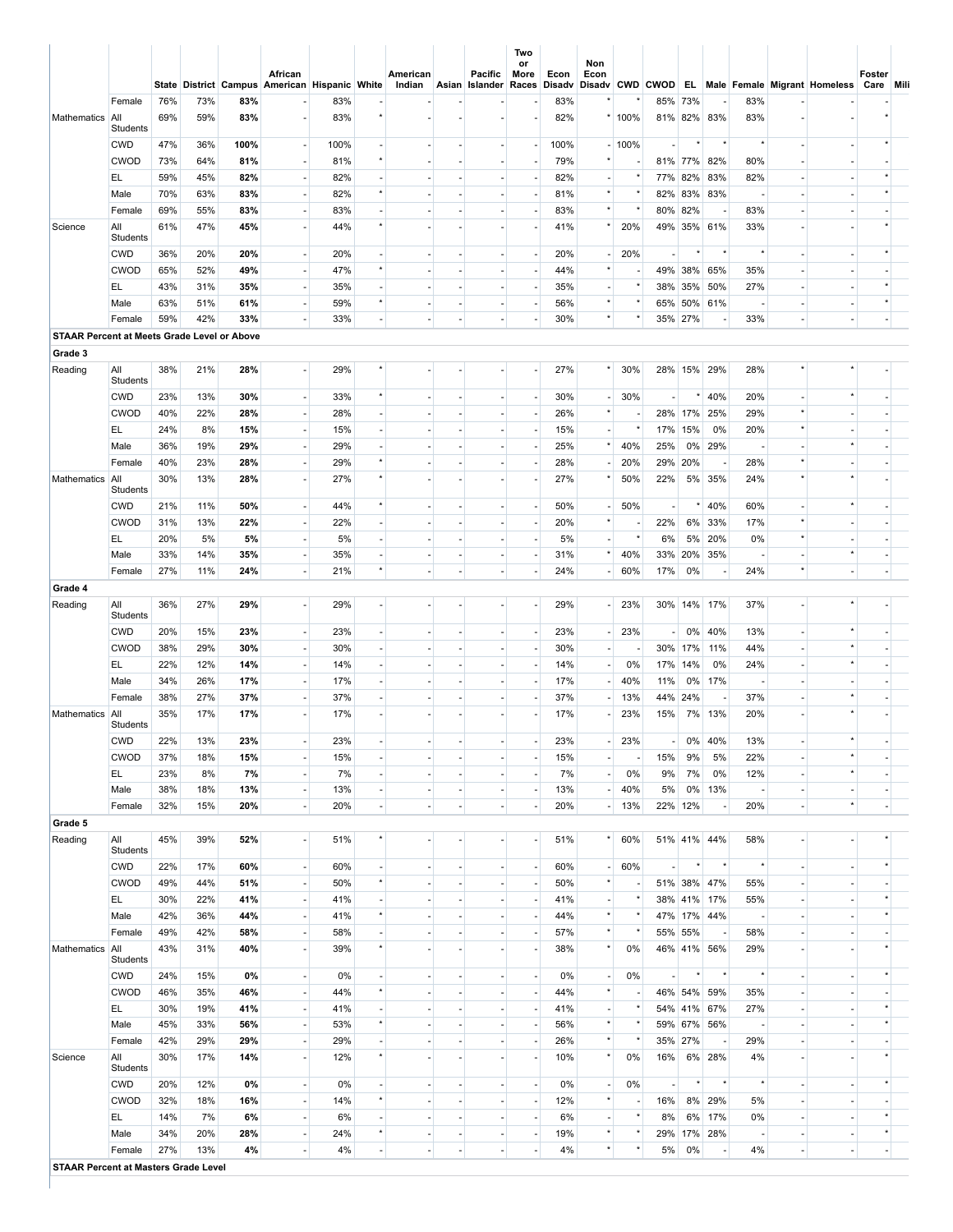|                                                  |                        |     |       |     | African<br>State District Campus American Hispanic White |     |                          | American<br>Indian |                          | Pacific<br>Asian Islander Races Disadv | Two<br>or<br>More        | Econ | Non<br>Econ              |          |                          |          |                          |         |                | Disadv CWD CWOD EL Male Female Migrant Homeless Care Mili | Foster                   |  |
|--------------------------------------------------|------------------------|-----|-------|-----|----------------------------------------------------------|-----|--------------------------|--------------------|--------------------------|----------------------------------------|--------------------------|------|--------------------------|----------|--------------------------|----------|--------------------------|---------|----------------|-----------------------------------------------------------|--------------------------|--|
| Grade 3                                          |                        |     |       |     |                                                          |     |                          |                    |                          |                                        |                          |      |                          |          |                          |          |                          |         |                |                                                           |                          |  |
| Reading                                          | All<br>Students        | 19% | 8%    | 11% | $\sim$                                                   | 11% |                          |                    |                          |                                        | ٠                        | 9%   |                          | 10%      | 11%                      |          | 0% 12%                   | 10%     |                |                                                           |                          |  |
|                                                  | <b>CWD</b>             | 7%  | 4%    | 10% | $\overline{\phantom{a}}$                                 | 11% | $\star$                  |                    |                          |                                        | $\overline{a}$           | 10%  |                          | 10%      | $\overline{\phantom{a}}$ | $^\star$ | 20%                      | 0%      |                |                                                           |                          |  |
|                                                  | <b>CWOD</b>            | 21% | 8%    | 11% | $\sim$                                                   | 11% |                          |                    |                          |                                        | ٠                        | 9%   |                          |          | 11%                      | 0%       | 8%                       | 13%     |                |                                                           |                          |  |
|                                                  | EL.                    | 11% | 2%    | 0%  | $\overline{\phantom{a}}$                                 | 0%  |                          |                    |                          |                                        | $\overline{a}$           | 0%   |                          |          | 0%                       | 0%       | 0%                       | 0%      |                |                                                           |                          |  |
|                                                  | Male                   | 17% | 6%    | 12% | ÷                                                        | 12% |                          |                    |                          |                                        | ٠                        | 6%   |                          | 20%      | 8%                       | 0%       | 12%                      |         |                |                                                           |                          |  |
|                                                  | Female                 | 20% | 9%    | 10% | $\overline{\phantom{a}}$                                 | 11% |                          |                    |                          |                                        |                          | 10%  |                          | 0%       | 13%                      | 0%       | $\overline{\phantom{a}}$ | 10%     |                |                                                           |                          |  |
| Mathematics                                      | All<br>Students        | 14% | 4%    | 9%  | $\sim$                                                   | 9%  |                          |                    |                          |                                        | ٠                        | 7%   |                          | 0%       | 11%                      |          | 5% 24%                   | 0%      |                |                                                           |                          |  |
|                                                  | <b>CWD</b>             | 7%  | 3%    | 0%  | $\overline{\phantom{a}}$                                 | 0%  | $^\star$                 |                    | $\overline{a}$           |                                        | $\overline{\phantom{a}}$ | 0%   | $\overline{\phantom{a}}$ | 0%       | $\sim$                   | $^\star$ | 0%                       | 0%      |                |                                                           |                          |  |
|                                                  | <b>CWOD</b>            | 15% | 4%    | 11% | $\overline{\phantom{a}}$                                 | 11% |                          |                    |                          |                                        | $\blacksquare$           | 9%   | $^\star$                 |          | 11%                      |          | 6% 33%                   | 0%      | $\star$        |                                                           |                          |  |
|                                                  | EL.                    | 8%  | 2%    | 5%  | $\overline{\phantom{a}}$                                 | 5%  | $\overline{\phantom{a}}$ |                    | $\sim$                   |                                        | $\overline{\phantom{a}}$ | 5%   | $\overline{\phantom{a}}$ | $\star$  | 6%                       | 5%       | 20%                      | 0%      |                |                                                           |                          |  |
|                                                  | Male                   | 16% | 5%    | 24% | $\overline{\phantom{a}}$                                 | 24% |                          |                    | ٠                        |                                        | $\overline{a}$           | 19%  | $\star$                  | 0%       |                          |          | 33% 20% 24%              |         |                | $\star$                                                   |                          |  |
|                                                  | Female                 | 12% | 2%    | 0%  | $\overline{\phantom{a}}$                                 | 0%  | $\star$                  |                    | ٠                        | ÷,                                     | $\overline{\phantom{a}}$ | 0%   | $\sim$                   | 0%       | 0%                       | 0%       | $\overline{\phantom{a}}$ | 0%      |                | $\sim$                                                    |                          |  |
| Grade 4                                          |                        |     |       |     |                                                          |     |                          |                    |                          |                                        |                          |      |                          |          |                          |          |                          |         |                |                                                           |                          |  |
| Reading                                          | All<br>Students        | 17% | 10%   | 5%  | $\mathcal{L}$                                            | 5%  |                          |                    |                          |                                        | ÷.                       | 5%   | $\sim$                   | 8%       | 4%                       | 0%       | 4%                       | 6%      |                |                                                           |                          |  |
|                                                  | <b>CWD</b>             | 6%  | 3%    | 8%  | $\overline{\phantom{a}}$                                 | 8%  | $\overline{\phantom{a}}$ |                    | $\overline{\phantom{a}}$ |                                        | $\overline{\phantom{a}}$ | 8%   | $\blacksquare$           | 8%       | ÷.                       | 0%       | 20%                      | 0%      |                |                                                           |                          |  |
|                                                  | <b>CWOD</b>            | 19% | 11%   | 4%  |                                                          | 4%  |                          |                    |                          |                                        | ÷,                       | 4%   |                          |          | 4%                       | 0%       | 0%                       | 7%      |                | $\star$                                                   |                          |  |
|                                                  | EL.                    | 8%  | 3%    | 0%  | $\overline{\phantom{a}}$                                 | 0%  | $\overline{a}$           |                    | ٠                        |                                        | $\overline{\phantom{a}}$ | 0%   | $\overline{\phantom{a}}$ | 0%       | 0%                       | 0%       | 0%                       | 0%      |                |                                                           |                          |  |
|                                                  | Male                   | 16% | 9%    | 4%  | $\overline{\phantom{a}}$                                 | 4%  |                          |                    |                          |                                        | $\blacksquare$           | 4%   | $\overline{\phantom{a}}$ | 20%      | 0%                       | 0%       | 4%                       |         |                |                                                           |                          |  |
|                                                  | Female                 | 19% | 11%   | 6%  | $\overline{\phantom{a}}$                                 | 6%  | $\sim$                   |                    | ٠                        |                                        | $\overline{\phantom{a}}$ | 6%   | $\overline{\phantom{a}}$ | 0%       | 7%                       | 0%       | $\overline{\phantom{a}}$ | 6%      |                |                                                           |                          |  |
| Mathematics                                      | All                    | 21% | 7%    | 8%  |                                                          | 8%  |                          |                    |                          |                                        | ٠                        | 8%   |                          | 8%       | 9%                       | 3%       | 0%                       | 14%     |                |                                                           |                          |  |
|                                                  | Students               |     |       |     |                                                          |     |                          |                    |                          |                                        |                          |      |                          |          |                          |          |                          |         |                |                                                           |                          |  |
|                                                  | <b>CWD</b>             | 9%  | 4%    | 8%  | ÷                                                        | 8%  | ×.                       |                    | ٠                        |                                        | ÷.                       | 8%   | $\sim$                   | 8%       | $\sim$                   | 0%       | 0%                       | 13%     |                | $\star$                                                   |                          |  |
|                                                  | <b>CWOD</b>            | 23% | 8%    | 9%  | $\overline{\phantom{a}}$                                 | 9%  | $\overline{\phantom{a}}$ |                    |                          |                                        | $\overline{\phantom{a}}$ | 9%   | $\overline{\phantom{a}}$ |          | 9%                       | 4%       | 0%                       | 15%     |                |                                                           |                          |  |
|                                                  | EL.                    | 11% | 3%    | 3%  | ÷                                                        | 3%  | $\sim$                   |                    | ٠                        |                                        | $\overline{\phantom{a}}$ | 3%   | $\blacksquare$           | 0%       | 4%                       | 3%       | 0%                       | 6%      |                |                                                           |                          |  |
|                                                  | Male                   | 23% | 8%    | 0%  | $\overline{\phantom{a}}$                                 | 0%  | $\overline{\phantom{a}}$ |                    | $\overline{a}$           | $\overline{\phantom{a}}$               | $\overline{\phantom{a}}$ | 0%   | $\overline{\phantom{a}}$ | 0%       | 0%                       | 0%       | 0%                       |         |                | $\overline{\phantom{a}}$                                  |                          |  |
|                                                  | Female                 | 18% | 7%    | 14% | $\overline{\phantom{a}}$                                 | 14% | ÷.                       |                    | ٠                        | ٠                                      | $\blacksquare$           | 14%  | $\tilde{\phantom{a}}$    | 13%      | 15%                      | 6%       | $\overline{\phantom{a}}$ | 14%     |                | $\star$                                                   | ä,                       |  |
| Grade 5                                          |                        |     |       |     |                                                          |     |                          |                    |                          |                                        |                          |      |                          |          |                          |          |                          |         |                |                                                           |                          |  |
| Reading                                          | All<br>Students        | 29% | 23%   | 29% | $\sim$                                                   | 27% | $\star$                  |                    |                          |                                        | ä,                       | 26%  |                          | 20%      |                          |          | 30% 18% 33%              | 25%     |                |                                                           |                          |  |
|                                                  | <b>CWD</b>             | 8%  | 6%    | 20% | $\overline{\phantom{a}}$                                 | 20% | $\overline{\phantom{a}}$ |                    |                          | $\sim$                                 | $\overline{\phantom{a}}$ | 20%  | $\blacksquare$           | 20%      | $\sim$                   |          | $^\star$                 |         |                |                                                           |                          |  |
|                                                  | <b>CWOD</b>            | 33% | 27%   | 30% | $\overline{\phantom{a}}$                                 | 28% | $^\star$                 |                    |                          |                                        | $\overline{\phantom{a}}$ | 26%  |                          |          |                          |          | 30% 23% 35%              | 25%     |                |                                                           |                          |  |
|                                                  | EL.                    | 15% | 11%   | 18% | $\overline{\phantom{a}}$                                 | 18% | $\sim$                   |                    |                          |                                        | ٠                        | 18%  | $\blacksquare$           |          |                          |          | 23% 18% 17%              | 18%     |                |                                                           |                          |  |
|                                                  | Male                   | 27% | 21%   | 33% | $\overline{\phantom{a}}$                                 | 29% | $^\star$                 |                    | ٠                        | $\overline{\phantom{a}}$               | $\overline{\phantom{a}}$ | 31%  |                          |          |                          |          | 35% 17% 33%              |         |                | ٠                                                         |                          |  |
|                                                  | Female                 | 32% | 26%   | 25% | ÷                                                        | 25% |                          |                    |                          |                                        | ٠                        | 22%  | $^\star$                 |          |                          | 25% 18%  | $\overline{\phantom{a}}$ | 25%     |                |                                                           |                          |  |
| Mathematics                                      | All<br>Students        | 24% | 14%   | 12% | $\sim$                                                   | 12% |                          |                    |                          |                                        |                          | 10%  |                          | 0%       |                          | 14% 12%  | 11%                      | 13%     |                |                                                           |                          |  |
|                                                  | <b>CWD</b>             | 9%  | 6%    | 0%  | $\sim$                                                   | 0%  |                          |                    | ٠                        |                                        | $\overline{a}$           | 0%   | $\overline{\phantom{a}}$ | 0%       |                          |          | $\star$                  |         |                | ÷                                                         |                          |  |
|                                                  | <b>CWOD</b>            | 26% | 16%   | 14% |                                                          | 14% | $\star$                  |                    |                          |                                        |                          | 12%  | $\star$                  |          |                          | 14% 15%  | 12%                      | 15%     |                |                                                           |                          |  |
|                                                  | EL.                    | 14% | 7%    | 12% | $\overline{\phantom{a}}$                                 | 12% |                          |                    |                          |                                        | $\overline{\phantom{a}}$ | 12%  |                          |          |                          |          | 15% 12% 17%              | 9%      |                |                                                           |                          |  |
|                                                  | Male                   | 25% | 15%   | 11% | ÷.                                                       | 12% | $^\star$                 |                    |                          |                                        | $\sim$                   | 13%  | $^\star$                 |          |                          | 12% 17%  | 11%                      |         |                | $\overline{\phantom{a}}$                                  |                          |  |
|                                                  | Female                 | 23% | 13%   | 13% | $\overline{\phantom{a}}$                                 | 13% |                          |                    |                          |                                        | $\overline{\phantom{a}}$ | 9%   | $\star$                  |          | 15%                      | 9%       | $\overline{\phantom{a}}$ | 13%     |                |                                                           |                          |  |
| Science                                          | All<br>Students        | 12% | 6%    | 2%  | $\mathcal{L}$                                            | 0%  | $^\star$                 |                    |                          |                                        | ٠                        | 3%   | $\star$                  | 0%       | 3%                       | 0%       | 6%                       | 0%      |                |                                                           |                          |  |
|                                                  | <b>CWD</b>             | 6%  | 5%    | 0%  | $\overline{\phantom{a}}$                                 | 0%  | $\overline{\phantom{a}}$ | $\sim$             | $\blacksquare$           | $\blacksquare$                         | $\overline{\phantom{a}}$ | 0%   | $\overline{\phantom{a}}$ | 0%       | $\overline{\phantom{a}}$ | $\star$  | $^\star$                 | $\star$ | $\sim$         | $\sim$                                                    |                          |  |
|                                                  | <b>CWOD</b>            | 13% | 6%    | 3%  | $\overline{\phantom{a}}$                                 | 0%  | $^\star$                 |                    |                          |                                        | $\sim$                   | 3%   | $\star$                  |          | 3%                       | 0%       | 6%                       | 0%      |                |                                                           |                          |  |
|                                                  | EL.                    | 4%  | $1\%$ | 0%  | $\overline{\phantom{a}}$                                 | 0%  | $\blacksquare$           | $\sim$             | $\sim$                   | ÷.                                     | $\overline{\phantom{a}}$ | 0%   | $\overline{\phantom{a}}$ | $^\star$ | 0%                       | 0%       | 0%                       | 0%      |                | ÷.                                                        |                          |  |
|                                                  | Male                   | 14% | 6%    | 6%  | $\blacksquare$                                           | 0%  | $^\star$                 |                    | ٠                        |                                        | $\overline{\phantom{a}}$ | 6%   | $\star$                  | $^\star$ | 6%                       | 0%       | 6%                       |         |                | ÷,                                                        | $\star$                  |  |
|                                                  | Female                 | 10% | 5%    | 0%  | $\overline{\phantom{a}}$                                 | 0%  | $\overline{\phantom{a}}$ | $\blacksquare$     | ٠                        | $\blacksquare$                         | $\overline{\phantom{a}}$ | 0%   | $\star$                  |          | $0\%$                    | 0%       | $\overline{\phantom{a}}$ | 0%      | $\blacksquare$ | $\blacksquare$                                            | $\overline{\phantom{a}}$ |  |
| STAAR Percent at Approaches Grade Level or Above |                        |     |       |     |                                                          |     |                          |                    |                          |                                        |                          |      |                          |          |                          |          |                          |         |                |                                                           |                          |  |
| <b>All Grades</b>                                |                        |     |       |     |                                                          |     |                          |                    |                          |                                        |                          |      |                          |          |                          |          |                          |         |                |                                                           |                          |  |
| All Subjects                                     | All<br>Students        | 67% | 57%   | 60% | $\overline{\phantom{a}}$                                 |     | 60% 100%                 |                    |                          |                                        | ٠                        | 59%  | 100%                     | 44%      |                          |          | 64% 44% 63%              | 59%     |                | 33%                                                       |                          |  |
|                                                  | <b>CWD</b>             | 38% | 27%   | 44% | $\overline{\phantom{a}}$                                 | 42% | $^\star$                 |                    |                          |                                        | $\overline{\phantom{a}}$ | 44%  |                          | 44%      |                          |          | $-29\%$ 48%              | 42%     |                | $\star$                                                   |                          |  |
|                                                  | <b>CWOD</b>            | 71% | 62%   | 64% | $\mathcal{L}$                                            | 63% | $\star$                  |                    | ٠                        | ä,                                     | ÷.                       | 62%  | 100%                     |          |                          |          | 64% 47% 65%              | 62%     |                | $\star$                                                   |                          |  |
|                                                  | EL.                    | 47% | 36%   | 44% | $\overline{\phantom{a}}$                                 | 44% | ÷,                       |                    | ٠                        |                                        | $\overline{\phantom{a}}$ | 44%  |                          | 29%      |                          |          | 47% 44% 48%              | 41%     |                |                                                           |                          |  |
|                                                  | Male                   | 65% | 56%   | 63% | $\mathcal{L}$                                            | 62% | $^\star$                 |                    |                          |                                        | $\overline{\phantom{a}}$ | 60%  | 100%                     | 48%      |                          |          | 65% 48% 63%              |         |                | $\star$                                                   |                          |  |
|                                                  | Female                 | 69% | 59%   | 59% | $\blacksquare$                                           | 58% | $\star$                  |                    | ٠                        |                                        | $\overline{\phantom{a}}$ | 58%  |                          | 42%      |                          | 62% 41%  | $\overline{\phantom{a}}$ | 59%     |                | $\star$                                                   |                          |  |
| Reading                                          | All                    | 68% | 62%   | 67% | $\mathcal{L}$                                            | 66% | $\star$                  |                    |                          |                                        | ٠                        | 66%  |                          | 43%      |                          |          | 72% 52% 64%              | 68%     |                | $\star$                                                   |                          |  |
|                                                  | Students<br><b>CWD</b> | 35% | 27%   | 43% | $\overline{\phantom{a}}$                                 | 41% | $^\star$                 | $\blacksquare$     | ٠                        | $\overline{\phantom{a}}$               | $\overline{\phantom{a}}$ | 43%  | $\overline{\phantom{a}}$ | 43%      |                          |          | - 25% 45%                | 41%     |                | $\star$                                                   |                          |  |
|                                                  | <b>CWOD</b>            | 72% | 68%   | 72% | $\overline{\phantom{a}}$                                 | 72% | $\star$                  | ÷,                 |                          | $\sim$                                 | $\Box$                   | 71%  | $\star$                  |          |                          |          | 72% 57% 69%              | 75%     | $\star$        | $\star$                                                   |                          |  |
|                                                  | EL.                    | 46% | 38%   | 52% | $\overline{\phantom{a}}$                                 | 52% | $\overline{\phantom{a}}$ | $\sim$             | ٠                        | $\overline{\phantom{a}}$               | $\overline{\phantom{a}}$ | 52%  | $\overline{\phantom{a}}$ | 25%      |                          |          | 57% 52% 52%              | 51%     | $\star$        | $\star$                                                   |                          |  |
|                                                  | Male                   | 63% | 58%   | 64% | $\blacksquare$                                           | 64% | $^\star$                 |                    |                          |                                        | $\overline{\phantom{a}}$ | 63%  | $^\star$                 | 45%      |                          |          | 69% 52% 64%              |         |                | $\star$                                                   | $^\star$                 |  |
|                                                  | Female                 | 72% | 66%   | 68% | $\overline{\phantom{a}}$                                 | 68% | $^\star$                 | $\sim$             | ٠                        | $\overline{\phantom{a}}$               | $\overline{\phantom{a}}$ | 68%  | $\star$                  | 41%      |                          | 75% 51%  | $\overline{\phantom{a}}$ | 68%     |                | $\star$                                                   |                          |  |
| Mathematics All                                  |                        | 65% | 50%   | 58% | $\overline{\phantom{a}}$                                 | 57% | $\star$                  |                    |                          |                                        | ٠                        | 57%  |                          | 50%      |                          |          | 60% 38% 61%              | 56%     |                | $\star$                                                   | $\star$                  |  |
|                                                  | Students               |     |       |     |                                                          |     |                          |                    |                          |                                        |                          |      |                          |          |                          |          |                          |         |                |                                                           |                          |  |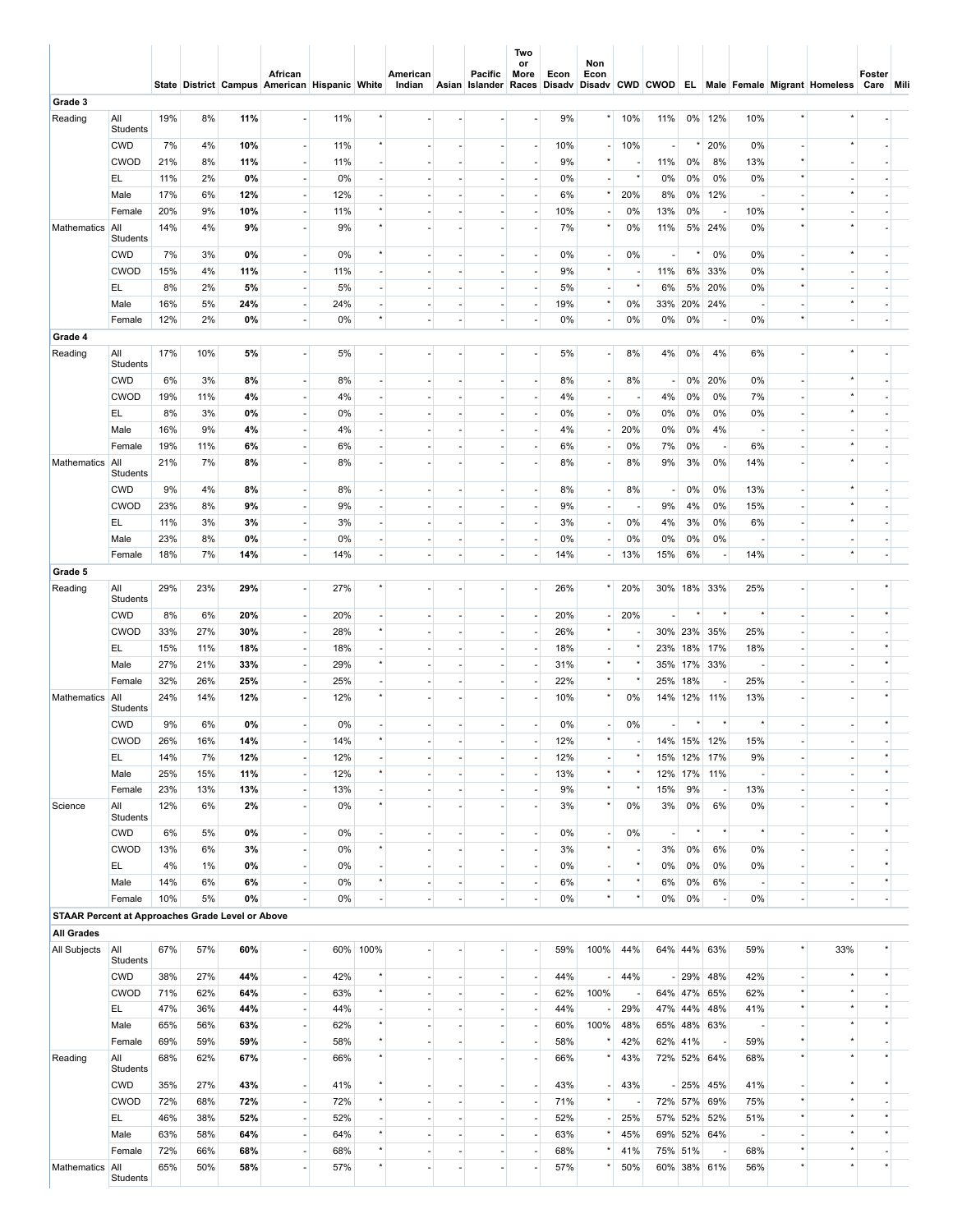|                                             |                           |            |            |           | African<br>State District Campus American Hispanic White |           |                          | American<br>Indian       |                          | <b>Pacific</b><br>Asian Islander | Two<br>or<br>More<br>Races | Econ<br>Disadv | Non<br>Econ<br>Disadv                |     |                          |             |                          |       |                | CWD CWOD EL Male Female Migrant Homeless | Foster<br>Care Mili      |  |
|---------------------------------------------|---------------------------|------------|------------|-----------|----------------------------------------------------------|-----------|--------------------------|--------------------------|--------------------------|----------------------------------|----------------------------|----------------|--------------------------------------|-----|--------------------------|-------------|--------------------------|-------|----------------|------------------------------------------|--------------------------|--|
|                                             | <b>CWD</b>                | 39%        | 27%        | 50%       |                                                          | 48%       |                          |                          |                          |                                  | ٠                          | 50%            |                                      | 50% |                          | - 33% 55%   |                          | 47%   |                |                                          |                          |  |
|                                             | <b>CWOD</b>               | 68%        | 54%        | 60%       | $\sim$                                                   | 59%       | $\star$                  |                          |                          |                                  | $\sim$                     | 58%            | $\star$                              |     |                          | 60% 39% 63% |                          | 58%   |                |                                          |                          |  |
|                                             | EL.                       | 49%        | 33%        | 38%       | $\overline{\phantom{a}}$                                 | 38%       |                          |                          |                          |                                  | ٠                          | 38%            |                                      | 33% |                          | 39% 38% 43% |                          | 35%   |                |                                          |                          |  |
|                                             | Male                      | 65%        | 50%        | 61%       | ٠                                                        | 60%       | $\star$                  |                          |                          |                                  | ٠                          | 59%            |                                      | 55% |                          | 63% 43% 61% |                          |       |                |                                          |                          |  |
|                                             | Female                    | 65%        | 49%        | 56%       | ÷.                                                       | 55%       | $\star$                  |                          |                          |                                  | ٠                          | 55%            | $^{\star}$                           | 47% |                          | 58% 35%     | ÷,                       | 56%   |                |                                          |                          |  |
| Science                                     | All                       | 70%        | 61%        | 45%       | $\sim$                                                   | 44%       | $\star$                  |                          |                          |                                  |                            | 41%            |                                      | 20% |                          | 49% 35% 61% |                          | 33%   |                |                                          |                          |  |
|                                             | Students                  |            |            |           |                                                          |           |                          |                          |                          |                                  |                            |                |                                      |     |                          |             |                          |       |                |                                          |                          |  |
|                                             | <b>CWD</b>                | 42%        | 30%        | 20%       | $\overline{\phantom{a}}$                                 | 20%       | $\sim$                   |                          |                          |                                  | ٠                          | 20%            | $\overline{\phantom{a}}$             | 20% |                          | $\star$     | $^\star$                 |       |                |                                          |                          |  |
|                                             | <b>CWOD</b>               | 74%        | 65%        | 49%       | ×.                                                       | 47%       | $^\star$                 | ٠                        | $\sim$                   | ×.                               | ÷.                         | 44%            | $\star$                              |     |                          | 49% 38% 65% |                          | 35%   | ÷,             |                                          |                          |  |
|                                             | EL.                       | 47%        | 38%        | 35%       | ٠                                                        | 35%       |                          |                          |                          | $\sim$                           | ٠                          | 35%            | $\overline{\phantom{m}}$             |     |                          | 38% 35% 50% |                          | 27%   |                |                                          |                          |  |
|                                             | Male                      | 70%        | 61%        | 61%       | н.                                                       | 59%       | $^\star$                 | ٠                        | ×.                       | ×.                               | $\sim$                     | 56%            | $^{\star}$                           |     |                          | 65% 50% 61% |                          |       |                | $\overline{a}$                           |                          |  |
|                                             | Female                    | 71%        | 60%        | 33%       |                                                          | 33%       | $\sim$                   | ٠                        |                          |                                  |                            | 30%            | $\star$                              |     |                          | 35% 27%     | $\overline{\phantom{a}}$ | 33%   |                | $\overline{\phantom{a}}$                 |                          |  |
| STAAR Percent at Meets Grade Level or Above |                           |            |            |           |                                                          |           |                          |                          |                          |                                  |                            |                |                                      |     |                          |             |                          |       |                |                                          |                          |  |
| <b>All Grades</b>                           |                           |            |            |           |                                                          |           |                          |                          |                          |                                  |                            |                |                                      |     |                          |             |                          |       |                |                                          |                          |  |
| All Subjects                                | All<br>Students           | 41%        | 30%        | 29%       | $\blacksquare$                                           | 28%       | 80%                      |                          |                          |                                  | $\blacksquare$             | 28%            | 73%                                  | 28% |                          | 29% 17% 30% |                          | 29%   |                | 33%                                      |                          |  |
|                                             | <b>CWD</b>                | 21%        | 15%        | 28%       | ×.                                                       | 27%       |                          |                          |                          | $\sim$                           | ٠                          | 28%            |                                      | 28% |                          | - 7% 35%    |                          | 24%   |                |                                          |                          |  |
|                                             | <b>CWOD</b>               | 44%        | 33%        | 29%       | ٠                                                        | 29%       | $\star$                  |                          |                          |                                  | ٠                          | 28%            | 73%                                  |     |                          | 29% 19% 29% |                          | 30%   |                |                                          |                          |  |
|                                             | EL.                       | 20%        | 12%        | 17%       | ×.                                                       | 17%       | $\sim$                   |                          |                          |                                  | ٠                          | 17%            |                                      | 7%  |                          | 19% 17% 13% |                          | 19%   |                |                                          |                          |  |
|                                             | Male                      | 40%        | 29%        | 30%       | ٠                                                        | 29%       | $\star$                  |                          |                          |                                  | ٠                          | 27%            | 75%                                  | 35% |                          | 29% 13% 30% |                          |       |                |                                          |                          |  |
|                                             | Female                    | 42%        | 32%        | 29%       | ×.                                                       | 28%       | $\star$                  |                          |                          |                                  | ÷.                         | 28%            |                                      | 24% |                          | 30% 19%     | $\overline{\phantom{a}}$ | 29%   |                |                                          |                          |  |
| Reading                                     | All<br>Students           | 44%        | 38%        | 35%       | $\sim$                                                   | 35%       | $\star$                  |                          |                          |                                  | ٠                          | 34%            |                                      | 32% |                          | 36% 21% 29% |                          | 40%   |                |                                          |                          |  |
|                                             | <b>CWD</b>                | 20%        | 15%        | 32%       | $\overline{\phantom{a}}$                                 | 33%       | $^\star$                 |                          |                          |                                  | ٠                          | 32%            | $\overline{\phantom{a}}$             | 32% |                          | - 17% 36%   |                          | 29%   |                |                                          |                          |  |
|                                             | <b>CWOD</b>               | 47%        | 41%        | 36%       | $\sim$                                                   | 36%       | $^\star$                 | ٠                        | ٠                        | ×.                               | ÷.                         | 35%            | $\star$                              |     |                          | 36% 22% 27% |                          | 42%   |                |                                          |                          |  |
|                                             | EL.                       | 20%        | 14%        | 21%       | $\overline{\phantom{a}}$                                 | 21%       | $\sim$                   | ٠                        | $\sim$                   | ×.                               | $\sim$                     | 21%            | $\overline{\phantom{a}}$             | 17% |                          | 22% 21%     | 4%                       | 30%   | $\star$        |                                          |                          |  |
|                                             | Male                      | 40%        | 34%        | 29%       | ×.                                                       | 28%       | $^\star$                 |                          | ٠                        | $\sim$                           | $\overline{\phantom{a}}$   | 27%            | $\star$                              | 36% | 27%                      |             | 4% 29%                   |       |                | $\star$                                  |                          |  |
|                                             | Female                    | 48%        | 41%        | 40%       | $\sim$                                                   | 40%       | $^\star$                 |                          |                          | $\sim$                           | ٠                          | 39%            | $^{\star}$                           | 29% |                          | 42% 30%     | $\overline{\phantom{a}}$ | 40%   | $\star$        | $\star$                                  |                          |  |
| Mathematics                                 | All<br>Students           | 37%        | 20%        | 27%       | ÷.                                                       | 26%       |                          |                          |                          |                                  |                            | 26%            |                                      | 29% |                          | 27% 15% 32% |                          | 24%   |                |                                          |                          |  |
|                                             | <b>CWD</b>                | 21%        | 14%        | 29%       | ٠                                                        | 26%       | $\star$                  |                          | $\overline{\phantom{a}}$ | $\overline{\phantom{a}}$         | ٠                          | 29%            | $\overline{\phantom{a}}$             | 29% | ÷.                       |             | 0% 36%                   | 24%   |                |                                          |                          |  |
|                                             | <b>CWOD</b>               | 39%        | 22%        | 27%       | $\overline{\phantom{a}}$                                 | 26%       | $^\star$                 |                          |                          |                                  | $\overline{\phantom{a}}$   | 25%            | $\star$                              |     |                          | 27% 19% 31% |                          | 24%   |                |                                          |                          |  |
|                                             | EL.                       | 20%        | 10%        | 15%       | $\overline{\phantom{a}}$                                 | 15%       | $\overline{\phantom{a}}$ |                          | $\overline{\phantom{a}}$ | $\overline{\phantom{a}}$         | $\overline{\phantom{a}}$   | 15%            | $\overline{\phantom{a}}$             | 0%  |                          | 19% 15% 22% |                          | 12%   |                |                                          |                          |  |
|                                             | Male                      | 37%        | 21%        | 32%       | $\overline{\phantom{a}}$                                 | 31%       | $^\star$                 |                          |                          |                                  |                            | 30%            | $\star$                              | 36% |                          | 31% 22% 32% |                          |       |                |                                          |                          |  |
|                                             | Female                    | 36%        | 19%        | 24%       | ٠                                                        | 23%       |                          |                          | $\overline{\phantom{a}}$ | $\overline{\phantom{a}}$         | $\overline{\phantom{a}}$   | 23%            |                                      | 24% |                          | 24% 12%     | $\overline{\phantom{a}}$ | 24%   |                |                                          |                          |  |
| Science                                     | All<br>Students           | 43%        | 30%        | 14%       | ÷,                                                       | 12%       |                          |                          |                          |                                  | ٠                          | 10%            |                                      | 0%  | 16%                      |             | 6% 28%                   | 4%    |                |                                          |                          |  |
|                                             | <b>CWD</b><br><b>CWOD</b> | 22%<br>46% | 15%<br>33% | 0%<br>16% | $\sim$<br>$\overline{\phantom{a}}$                       | 0%<br>14% |                          |                          |                          |                                  | ٠                          | 0%<br>12%      | $\overline{\phantom{a}}$<br>$^\star$ | 0%  | $\sim$<br>16%            | $^\star$    | $^\star$<br>8% 29%       | 5%    |                |                                          |                          |  |
|                                             | EL.                       | 17%        | 12%        | 6%        |                                                          | 6%        |                          |                          |                          |                                  |                            | 6%             |                                      |     | 8%                       | 6%          | 17%                      | 0%    |                |                                          |                          |  |
|                                             | Male                      | 44%        | 31%        | 28%       | $\overline{\phantom{a}}$                                 | 24%       |                          |                          |                          |                                  | ٠                          | 19%            | $^\star$                             |     |                          | 29% 17% 28% |                          |       |                |                                          |                          |  |
|                                             | Female                    | 42%        | 30%        | 4%        |                                                          | 4%        |                          | $\overline{\phantom{a}}$ | ٠                        | $\overline{\phantom{a}}$         |                            | 4%             |                                      |     | 5%                       | 0%          |                          | $4\%$ |                | $\overline{\phantom{a}}$                 | $\overline{\phantom{a}}$ |  |
| <b>STAAR Percent at Masters Grade Level</b> |                           |            |            |           |                                                          |           |                          |                          |                          |                                  |                            |                |                                      |     |                          |             |                          |       |                |                                          |                          |  |
| <b>All Grades</b>                           |                           |            |            |           |                                                          |           |                          |                          |                          |                                  |                            |                |                                      |     |                          |             |                          |       |                |                                          |                          |  |
| All Subjects                                | All<br>Students           | 18%        | 10%        | 10%       | ÷.                                                       | 10%       | 40%                      |                          |                          |                                  | $\sim$                     | 9%             | 45%                                  | 7%  | 11%                      |             | 5% 12%                   | 10%   |                | 0%                                       |                          |  |
|                                             | <b>CWD</b>                | 7%         | 6%         | 7%        | $\overline{\phantom{a}}$                                 | 7%        | $\star$                  | $\frac{1}{2}$            | $\overline{\phantom{a}}$ | $\overline{\phantom{a}}$         | $\sim$                     | 7%             | $\overline{\phantom{a}}$             | 7%  | ٠                        | 0%          | 9%                       | 5%    |                | $\star$                                  |                          |  |
|                                             | CWOD                      | 19%        | 11%        | 11%       | $\overline{\phantom{a}}$                                 | 11%       | $^\star$                 | ÷,                       | $\blacksquare$           | $\overline{\phantom{a}}$         | $\overline{\phantom{a}}$   | 10%            | 45%                                  |     | 11%                      |             | 6% 12%                   | 10%   |                | $\star$                                  |                          |  |
|                                             | EL.                       | 7%         | 3%         | 5%        | $\overline{\phantom{a}}$                                 | 5%        | $\overline{\phantom{a}}$ |                          | $\overline{\phantom{a}}$ | $\overline{\phantom{a}}$         | $\sim$                     | 5%             | $\overline{\phantom{a}}$             | 0%  | 6%                       | 5%          | 6%                       | 4%    |                | $\star$                                  |                          |  |
|                                             | Male                      | 17%        | 9%         | 12%       | $\overline{\phantom{a}}$                                 | 11%       | $^\star$                 |                          | $\sim$                   |                                  | ٠                          | 10%            | 38%                                  | 9%  | 12%                      |             | 6% 12%                   |       |                | $\star$                                  |                          |  |
|                                             | Female                    | 19%        | 11%        | 10%       | ٠                                                        | 10%       | $^\star$                 | $\frac{1}{2}$            | $\overline{\phantom{a}}$ | $\overline{\phantom{a}}$         | ٠                          | 9%             |                                      | 5%  | 10%                      | 4%          | $\overline{\phantom{a}}$ | 10%   |                |                                          |                          |  |
| Reading                                     | All<br>Students           | 18%        | 12%        | 14%       | $\overline{\phantom{a}}$                                 | 13%       | $^\star$                 |                          |                          |                                  | $\blacksquare$             | 12%            | $\star$                              | 11% | 14%                      |             | 5% 15%                   | 13%   |                |                                          |                          |  |
|                                             | <b>CWD</b>                | 6%         | 5%         | 11%       | $\overline{\phantom{a}}$                                 | 11%       | $^\star$                 |                          | ×.                       | $\sim$                           | $\sim$                     | 11%            | $\overline{\phantom{a}}$             | 11% | $\overline{\phantom{a}}$ |             | 0% 18%                   | 6%    |                | $\star$                                  |                          |  |
|                                             | <b>CWOD</b>               | 20%        | 13%        | 14%       | $\overline{\phantom{a}}$                                 | 14%       | $^\star$                 |                          |                          |                                  | ٠                          | 12%            | $^\star$                             |     | 14%                      |             | 6% 15%                   | 14%   |                | $\star$                                  |                          |  |
|                                             | EL.                       | 7%         | 3%         | 5%        | $\overline{\phantom{a}}$                                 | 5%        | $\sim$                   |                          |                          |                                  | ٠                          | 5%             | $\overline{a}$                       | 0%  | 6%                       | 5%          | 4%                       | 5%    |                | $\star$                                  |                          |  |
|                                             | Male                      | 16%        | 10%        | 15%       | ٠                                                        | 14%       | $^\star$                 |                          | $\overline{\phantom{a}}$ | $\sim$                           | ٠                          | 13%            | $^\star$                             | 18% | 15%                      |             | 4% 15%                   |       |                |                                          |                          |  |
|                                             | Female                    | 21%        | 14%        | 13%       | $\overline{\phantom{a}}$                                 | 13%       | $^\star$                 |                          |                          |                                  | ٠                          | 11%            | $^\star$                             | 6%  | 14%                      | 5%          | $\overline{\phantom{a}}$ | 13%   |                | $\star$                                  |                          |  |
| Mathematics                                 | All<br>Students           | 17%        | 7%         | 10%       | $\overline{\phantom{a}}$                                 | 10%       | $\star$                  |                          | ٠                        | ٠                                | ٠                          | 8%             | $\star$                              | 4%  | 11%                      |             | 6% 10%                   | 9%    |                | $\star$                                  |                          |  |
|                                             | <b>CWD</b>                | 8%         | 6%         | 4%        | $\overline{\phantom{a}}$                                 | 4%        | $^\star$                 |                          | $\sim$                   | $\overline{\phantom{a}}$         | ٠                          | 4%             | $\overline{\phantom{a}}$             | 4%  | $\overline{\phantom{a}}$ | 0%          | 0%                       | 6%    |                | $\star$                                  |                          |  |
|                                             | <b>CWOD</b>               | 18%        | 8%         | 11%       | $\overline{\phantom{a}}$                                 | 11%       | $^\star$                 | ٠                        | ٠                        | $\sim$                           | ٠                          | 10%            | $^\star$                             |     | 11%                      |             | 7% 13%                   | 10%   | $^{\star}$     | $\star$                                  |                          |  |
|                                             | EL.                       | 8%         | 3%         | 6%        | $\overline{\phantom{a}}$                                 | 6%        | $\sim$                   | ä,                       |                          | $\sim$                           | $\overline{\phantom{a}}$   | 6%             | $\overline{\phantom{a}}$             | 0%  | 7%                       | 6%          | 9%                       | 5%    |                | $^\star$                                 |                          |  |
|                                             | Male                      | 18%        | 8%         | 10%       | $\overline{\phantom{a}}$                                 | 10%       | $^\star$                 |                          | ٠                        | $\sim$                           | $\overline{\phantom{a}}$   | 9%             | $\star$                              | 0%  | 13%                      |             | 9% 10%                   |       |                | $\star$                                  |                          |  |
|                                             | Female                    | 16%        | 7%         | 9%        | $\overline{\phantom{a}}$                                 | 9%        | $^\star$                 | ä,                       |                          |                                  | ٠                          | 8%             | $^\star$                             | 6%  | 10%                      | 5%          | $\overline{\phantom{a}}$ | 9%    | $\star$        | $^\star$                                 |                          |  |
| Science                                     | All<br>Students           | 19%        | 10%        | 2%        | $\sim$                                                   | 0%        |                          |                          |                          |                                  | ÷.                         | 3%             | $^\star$                             | 0%  | 3%                       | $0\%$       | 6%                       | 0%    |                |                                          |                          |  |
|                                             | <b>CWD</b>                | 8%         | 5%         | 0%        | $\overline{\phantom{a}}$                                 | 0%        | $\overline{\phantom{a}}$ | $\overline{a}$           | $\overline{\phantom{a}}$ | $\overline{\phantom{a}}$         | $\overline{\phantom{a}}$   | 0%             | $\overline{\phantom{a}}$             | 0%  | ÷,                       |             | ×                        |       | $\overline{a}$ | $\overline{\phantom{a}}$                 |                          |  |
|                                             | <b>CWOD</b>               | 20%        | 11%        | 3%        | $\overline{\phantom{a}}$                                 | 0%        | $^\star$                 |                          |                          |                                  | $\overline{\phantom{a}}$   | 3%             | $\star$                              |     | 3%                       | 0%          | 6%                       | $0\%$ |                |                                          |                          |  |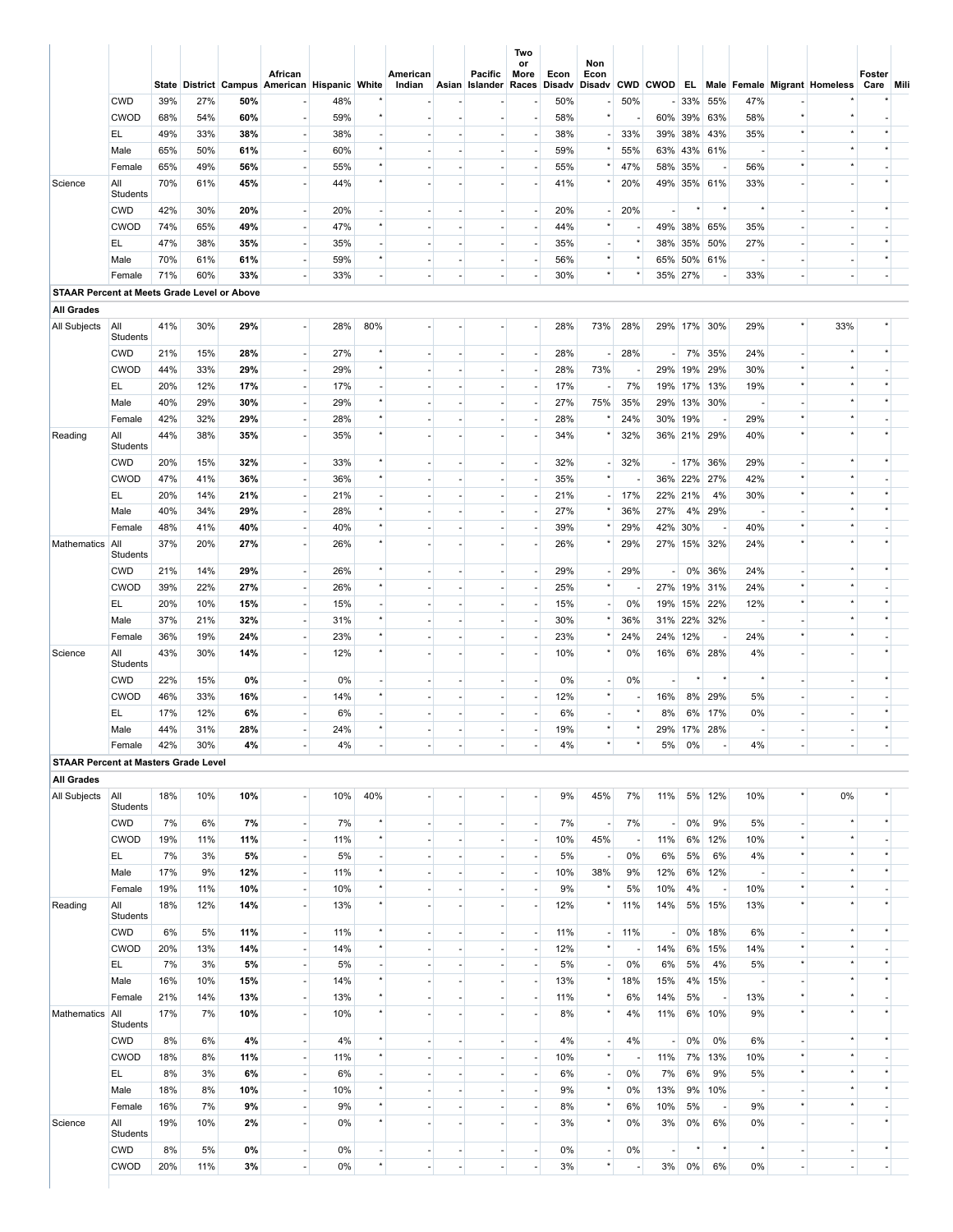|        |     |     |    | African<br>State District Campus American Hispanic White |       | American<br>Indian | Pacific | Two<br>or<br>More | Econ  | Non<br>Econ |       |    |    |    | Asian Islander Races Disady Disady CWD CWOD EL Male Female Migrant Homeless | Foster<br>Care Mili |  |
|--------|-----|-----|----|----------------------------------------------------------|-------|--------------------|---------|-------------------|-------|-------------|-------|----|----|----|-----------------------------------------------------------------------------|---------------------|--|
| ᄔ      | 4%  | 2%  | 0% |                                                          | 0%    |                    |         |                   | $0\%$ |             | $0\%$ | 0% | 0% | 0% |                                                                             |                     |  |
| Male   | 20% | 10% | 6% |                                                          | $0\%$ |                    |         |                   | 6%    |             | 6%    | 0% | 6% |    |                                                                             |                     |  |
| Female | 18% | 10% | 0% |                                                          | 0%    |                    |         |                   | 0%    |             | 0%    | 0% |    | 0% |                                                                             |                     |  |

- Indicates there are no students in the group.

\* Indicates results are masked due to small numbers to protect student confidentiality.

## **Part (iii): Academic Growth and Graduation Rate**

#### **Part (iii)(I): Academic Growth**

This section provides information on students' academic growth for mathematics and reading/ELA for public elementary schools and secondary schools which don't have a graduation rate, for the 2020-21 school year. These results include all students tested, regardless of whether they were in the accountability subset. (CWD: children with disability; CWOD: children without disability; EL: English learner)

USDE waived reporting requirements in Section 1111(h)(1)(C)(iii)(l) (other academic indicator results for schools that are not high<br>schools) for the 2020-21 school year.

#### **Part (iii)(II): Graduation Rate**

This section provides information on high school graduation rates for the class of 2020.

## **There is no data for this campus.**

### **Part (iv): English Language Proficiency**

This section provides information on the number and percentage of English learners achieving English language proficiency based on the 2021 Texas English Language Proficiency Assessment System (TELPAS) data. (EL: English learner)

|     |    | Total EL in Class Proficiency of EL Rate of Proficiency |
|-----|----|---------------------------------------------------------|
| 138 | 34 | 25%                                                     |

- Indicates there are no students in the group.

- \* Indicates results are masked due to small numbers to protect student confidentiality.
- ✧ Indicates data reporting does not meet for Minimum Size.

### **Part (v): School Quality or Student Success (SQSS)**

This section provides information on school quality or student success, which is college, career and military readiness (CCMR) for high schools and average performance rate of the three STAAR performance levels of all students, regardless of whether they were in the accountability subset, for elementary and secondary schools without a graduation rate. (CWD: children with disability; EL: English learner)

|                                                                          | All    | African<br>Students American Hispanic White |    |        | American<br>Indian |   | Pacific<br>Asian Islander | Two or More<br>Races | Econ<br>Disady CWD EL |    |    |
|--------------------------------------------------------------------------|--------|---------------------------------------------|----|--------|--------------------|---|---------------------------|----------------------|-----------------------|----|----|
| Student Success (Student Achievement Domain Score: STAAR Component Only) |        |                                             |    |        |                    |   |                           |                      |                       |    |    |
| <b>STAAR Component Score</b>                                             | 33     | ٠                                           | 33 | 73     | ٠                  | ٠ | $\overline{\phantom{a}}$  | ٠                    | 32                    | 26 | 22 |
| School Quality (College, Career, and Military Readiness Performance)     |        |                                             |    |        |                    |   |                           |                      |                       |    |    |
| %Students meeting CCMR                                                   | $\sim$ | $\overline{\phantom{a}}$                    | ۰. | $\sim$ | ٠                  | ٠ | $\overline{\phantom{a}}$  | <b>Service</b>       | ۰.                    |    |    |

- Indicates there are no students in the group.

\* Indicates results are masked due to small numbers to protect student confidentiality.

#### **Part (vi): Goal Meeting Status**

This section provides information on the progress of all students and each student group toward meeting the long-term goals or interim objectives on STAAR academic performance, federal graduation rate, and English learners' language proficiency. (CWD: children with disability; EL: English learner)

*USDE waived reporting requirements in Section 1111(h)(1)(C)(vi) (progress toward meeting long-term goals and measurements of interim progress) for the 2020-21 school year.*

### **Part (vii): STAAR Participation**

This section provides the percentage of students assessed and not assessed on STAAR for mathematics, reading/ELA, and science. (CWD: children with disability; CWOD: children without disability; EL: English learner)

|                           |              |     | African<br>Campus American Hispanic White |     |          | American<br>Indian | Pacific<br>Asian Islander Races Disady Disady CWD CWOD EL | Two or<br>More | Econ | <b>Non</b><br>Econ |     |         |             |     | Male Female Migrant |
|---------------------------|--------------|-----|-------------------------------------------|-----|----------|--------------------|-----------------------------------------------------------|----------------|------|--------------------|-----|---------|-------------|-----|---------------------|
| <b>Participation Rate</b> |              |     |                                           |     |          |                    |                                                           |                |      |                    |     |         |             |     |                     |
| <b>All Subjects</b>       | All Students | 75% |                                           |     | 74% 100% |                    |                                                           |                | 77%  | 44%                | 72% |         | 75% 86% 72% | 77% |                     |
|                           | CWD.         | 72% |                                           | 71% |          |                    |                                                           |                | 72%  | A.                 | 72% | $-93%$  | 62%         | 79% |                     |
|                           | <b>CWOD</b>  | 75% |                                           | 75% | ۰        |                    |                                                           |                | 78%  | 44%                |     | 75% 85% | 74%         | 76% |                     |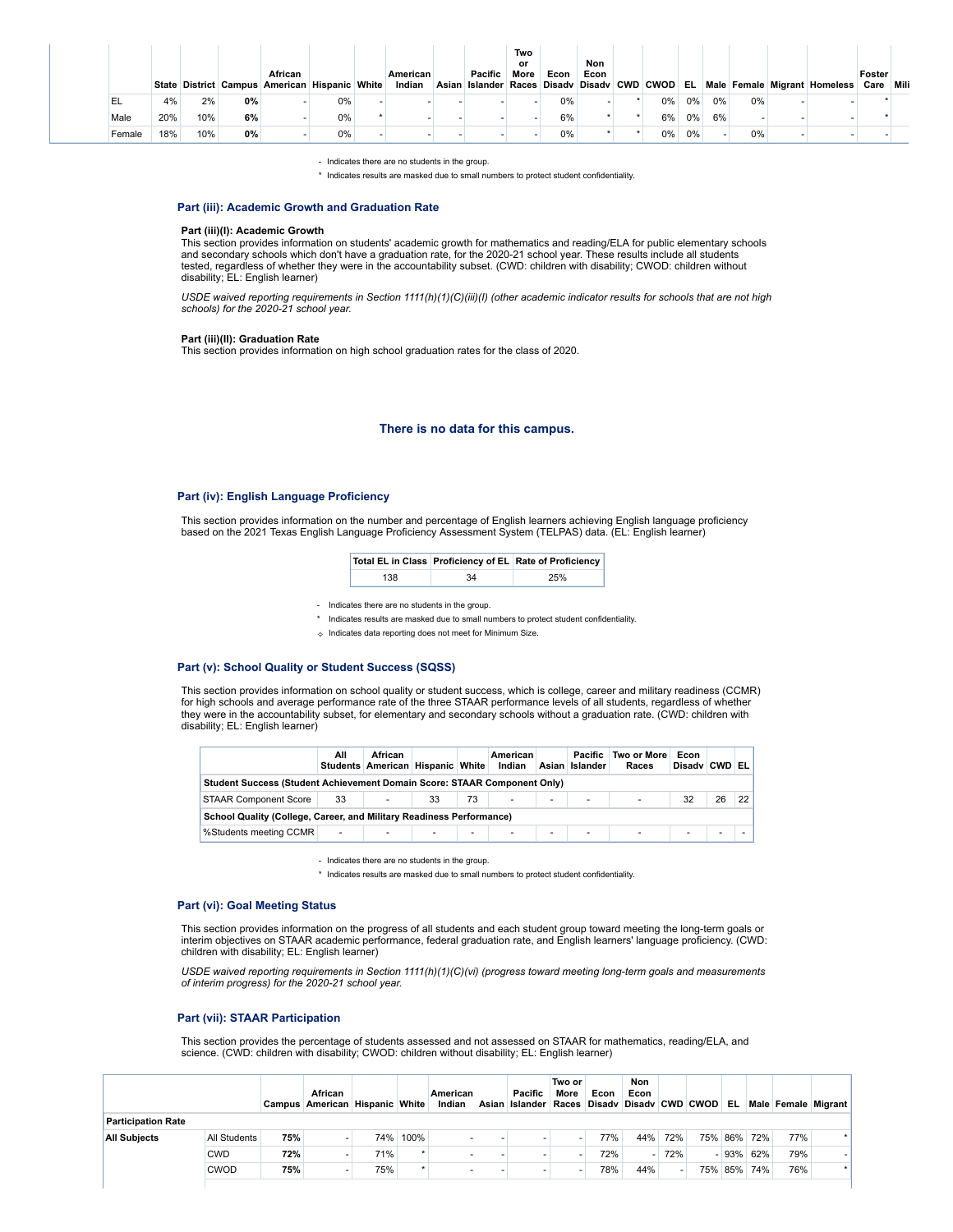|                               |                     |                | African<br>Campus American Hispanic White |                          |                                     | American<br>Indian       |                          | Pacific<br>Asian Islander | Two or<br>More<br>Races | Econ<br>Disadv        | Non<br>Econ<br>Disadv CWD CWOD |                          |                          | EL.            |                          |                | Male Female Migrant       |
|-------------------------------|---------------------|----------------|-------------------------------------------|--------------------------|-------------------------------------|--------------------------|--------------------------|---------------------------|-------------------------|-----------------------|--------------------------------|--------------------------|--------------------------|----------------|--------------------------|----------------|---------------------------|
|                               | EL                  | 86%            | ÷                                         | 86%                      | ٠                                   | ٠                        |                          | ٠                         |                         | 86%                   | $\overline{a}$                 | 93%                      | 85%                      | 86%            | 77%                      | 93%            |                           |
|                               | Male                | 72%            |                                           | 71%                      | $\star$                             | $\overline{\phantom{a}}$ |                          | ä,                        |                         | 74%                   | 47%                            | 62%                      |                          | 74% 77%        | 72%                      |                |                           |
|                               | Female              | 77%            | $\overline{a}$                            | 77%                      | $\star$                             | $\overline{\phantom{a}}$ | ٠                        | $\overline{\phantom{a}}$  |                         | 78%                   | 38%                            | 79%                      | 76%                      | 93%            | ÷,                       | 77%            | $\star$                   |
| Reading                       | All Students        | 75%            | ÷,                                        | 75%                      | $\star$                             | ä,                       |                          | ä,                        |                         | 77%                   | 40%                            | 74%                      | 75%                      | 89%            | 73%                      | 77%            | $\star$                   |
|                               | <b>CWD</b>          | 74%            | $\overline{\phantom{a}}$                  | 73%                      | $\star$                             | $\overline{\phantom{a}}$ | $\overline{\phantom{a}}$ | $\overline{\phantom{a}}$  | ٠                       | 74%                   | $\overline{a}$                 | 74%                      | ٠                        | 92%            | 65%                      | 81%            | $\blacksquare$            |
|                               | <b>CWOD</b>         | 75%            | ٠                                         | 75%                      | $\star$                             | ä,                       |                          | ä,                        |                         | 78%                   | 40%                            |                          |                          | 75% 88%        | 75%                      | 76%            | $\star$                   |
|                               |                     |                |                                           |                          |                                     |                          |                          |                           |                         |                       |                                |                          |                          |                |                          |                | $\star$                   |
|                               | EL                  | 89%            | ÷,                                        | 89%                      | $\overline{\phantom{a}}$<br>$\star$ | $\overline{\phantom{a}}$ | $\tilde{\phantom{a}}$    | $\overline{\phantom{a}}$  |                         | 89%                   | $\overline{\phantom{a}}$       | 92%                      | 88%                      | 89%            | 82%                      | 93%            |                           |
|                               | Male                | 73%            | J.                                        | 73%                      | $^\star$                            | ä,                       |                          | ä,                        |                         | 76%                   | 43%                            | 65%                      |                          | 75% 82%        | 73%                      |                | ä,                        |
|                               | Female              | 77%            | $\overline{\phantom{a}}$                  | 76%                      |                                     | $\overline{\phantom{a}}$ | $\blacksquare$           | $\overline{\phantom{a}}$  |                         | 78%                   |                                | 81%                      | 76%                      | 93%            | ÷,                       | 77%            | $\star$                   |
| <b>Mathematics</b>            | All Students        | 74%            | ٠                                         | 73%                      | $\star$                             | ä,                       |                          | ä,                        |                         | 75%                   | 40%                            | 74%                      |                          | 73% 84%        | 69%                      | 77%            | $\star$                   |
|                               | <b>CWD</b>          | 74%            | ÷,                                        | 73%                      | $\star$                             | $\overline{\phantom{a}}$ | $\tilde{\phantom{a}}$    | $\overline{\phantom{a}}$  |                         | 74%                   | ÷,                             | 74%                      | $\sim$                   | 92%            | 65%                      | 81%            | $\sim$                    |
|                               | <b>CWOD</b>         | 73%            | ÷,                                        | 73%                      | $^\star$                            | ä,                       |                          | ä,                        |                         | 76%                   | 40%                            |                          |                          | 73% 82%        | 70%                      | 76%            | $\star$                   |
|                               | EL                  | 84%            | $\overline{\phantom{a}}$                  | 84%                      | $\overline{\phantom{a}}$            | $\overline{\phantom{a}}$ | $\overline{\phantom{a}}$ | $\overline{\phantom{a}}$  | ٠                       | 84%                   | ÷,                             | 92%                      | 82%                      | 84%            | 70%                      | 93%            | $^\star$                  |
|                               | Male                | 69%            |                                           | 68%                      | $\star$                             | ٠                        |                          | ٠                         |                         | 71%                   | 43%                            | 65%                      |                          | 70% 70%        | 69%                      |                | $\frac{1}{2}$             |
|                               | Female              | 77%            | $\overline{a}$                            | 77%                      | $^\star$                            | $\overline{\phantom{a}}$ | $\overline{\phantom{a}}$ | $\overline{\phantom{a}}$  | ٠                       | 78%                   |                                | 81%                      | 76%                      | 93%            | ÷,                       | 77%            | $\star$                   |
| Science                       | All Students        | 78%            | ×,                                        | 77%                      | $\star$                             | ÷,                       |                          | ä,                        |                         | 80%                   | 60%                            | 56%                      | 82%                      | 89%            | 78%                      | 77%            | $\overline{\phantom{a}}$  |
|                               | <b>CWD</b>          | 56%            | $\overline{\phantom{a}}$                  | 56%                      | $\overline{a}$                      | $\overline{\phantom{a}}$ | $\overline{\phantom{a}}$ | $\overline{\phantom{a}}$  | $\overline{a}$          | 56%                   | ٠                              | 56%                      | ٠                        |                | $\star$                  | 67%            | $\sim$                    |
|                               | <b>CWOD</b>         | 82%            |                                           | 82%                      | $\star$                             | ٠                        |                          | ä,                        |                         | 85%                   | 60%                            |                          |                          | 82% 87%        | 85%                      | 80%            | $\overline{\phantom{a}}$  |
|                               | EL                  | 89%            | $\overline{a}$                            | 89%                      | $\overline{\phantom{a}}$            | $\overline{\phantom{a}}$ | $\overline{\phantom{a}}$ | $\overline{\phantom{a}}$  |                         | 89%                   | ÷,                             | $\star$                  | 87%                      | 89%            | 86%                      | 92%            | $\sim$                    |
|                               | Male                | 78%            | ÷,                                        | 77%                      | $\star$                             | ä,                       |                          | ä,                        |                         | 80%                   | $\star$                        | $\star$                  | 85%                      | 86%            | 78%                      |                | $\frac{1}{2}$             |
|                               | Female              | 77%            | $\overline{\phantom{a}}$                  | 77%                      | $\overline{a}$                      | $\overline{\phantom{a}}$ | $\overline{\phantom{a}}$ | $\overline{\phantom{a}}$  | ٠                       | 79%                   |                                | 67%                      | 80%                      | 92%            | $\overline{\phantom{a}}$ | 77%            | $\blacksquare$            |
|                               |                     |                |                                           |                          | ä,                                  | ä,                       |                          |                           |                         |                       |                                |                          |                          |                |                          |                |                           |
| <b>SAT/ACT All Subjects</b>   | <b>All Students</b> |                | ٠                                         | ÷,                       |                                     |                          |                          | ä,                        |                         |                       |                                |                          |                          |                | ÷,                       |                | ٠                         |
|                               | <b>CWD</b>          | $\blacksquare$ | $\overline{a}$                            | $\overline{\phantom{a}}$ | ÷,                                  | $\overline{\phantom{a}}$ | $\tilde{\phantom{a}}$    | $\overline{\phantom{a}}$  |                         | $\tilde{\phantom{a}}$ | ÷,                             | $\overline{\phantom{a}}$ | $\overline{\phantom{a}}$ |                | $\overline{\phantom{a}}$ | $\overline{a}$ | $\sim$                    |
|                               | <b>CWOD</b>         |                |                                           | ÷,                       |                                     | ä,                       |                          | ä,                        |                         | L,                    |                                | ÷,                       |                          |                | ÷,                       |                |                           |
|                               | EL.                 | Ĭ.             | $\overline{a}$                            | $\overline{\phantom{a}}$ | ä,                                  | $\overline{\phantom{a}}$ | $\blacksquare$           | $\sim$                    |                         | ÷,                    | ÷,                             | $\overline{\phantom{a}}$ | ٠                        | $\blacksquare$ | $\overline{\phantom{a}}$ | $\overline{a}$ | $\blacksquare$            |
|                               | Male                |                | ×,                                        | ÷,                       | ä,                                  | $\sim$                   | ÷,                       | ä,                        |                         | ä,                    | ÷,                             | ÷,                       | ٠                        |                | ÷,                       | ÷,             | $\frac{1}{2}$             |
|                               | Female              | ä,             | ÷,                                        | $\sim$                   | $\sim$                              | $\sim$                   | $\sim$                   | $\overline{\phantom{a}}$  |                         | ä,                    |                                | $\sim$                   | ٠                        |                | ÷,                       | ÷,             | $\sim$                    |
| <b>Non-Participation Rate</b> |                     |                |                                           |                          |                                     |                          |                          |                           |                         |                       |                                |                          |                          |                |                          |                |                           |
| <b>All Subjects</b>           | All Students        | 25%            | ٠                                         | 26%                      | 0%                                  | ٠                        |                          | ٠                         |                         | 23%                   | 56%                            | 28%                      | 25%                      | 14%            | 28%                      | 23%            | $\star$                   |
|                               | <b>CWD</b>          | 28%            | ÷                                         | 29%                      | $\star$                             | $\overline{\phantom{m}}$ |                          | $\overline{\phantom{m}}$  |                         | 28%                   |                                | 28%                      | $\overline{\phantom{m}}$ | 7%             | 38%                      | 21%            | $\overline{\phantom{a}}$  |
|                               | <b>CWOD</b>         | 25%            | ٠                                         | 25%                      | $\star$                             | ٠                        |                          | $\blacksquare$            |                         | 22%                   | 56%                            | $\overline{\phantom{a}}$ | 25%                      | 15%            | 26%                      | 24%            | $\star$                   |
|                               | EL                  | 14%            | ×                                         | 14%                      | $\overline{\phantom{a}}$            | ٠                        |                          | ٠                         |                         | 14%                   | ٠                              | 7%                       | 15%                      | 14%            | 23%                      | 7%             | $^{\star}$                |
|                               | Male                | 28%            | $\overline{\phantom{a}}$                  | 29%                      | $^\star$                            | ٠                        |                          | ٠                         |                         | 26%                   | 53%                            | 38%                      | 26%                      | 23%            | 28%                      |                | ٠                         |
|                               | Female              | 23%            | ł,                                        | 23%                      | $\star$                             | ٠                        |                          | ٠                         |                         | 22%                   | 62%                            | 21%                      | 24%                      | 7%             | ÷                        | 23%            | $\star$                   |
| Reading                       | All Students        | 25%            | ÷,                                        | 25%                      | $\star$                             | ٠                        |                          | $\blacksquare$            |                         | 23%                   | 60%                            | 26%                      | 25%                      | 11%            | 27%                      | 23%            | $\star$                   |
|                               | <b>CWD</b>          | 26%            | ×,                                        | 27%                      | $\star$                             | ٠                        |                          | ×,                        |                         | 26%                   |                                | 26%                      | $\overline{\phantom{a}}$ | 8%             | 35%                      | 19%            | $\overline{\phantom{a}}$  |
|                               | <b>CWOD</b>         | 25%            | $\overline{\phantom{a}}$                  | 25%                      | $^\star$                            | ٠                        | ÷                        | $\blacksquare$            |                         | 22%                   | 60%                            |                          | 25%                      | 12%            | 25%                      | 24%            | $^\star$                  |
|                               | EL                  | 11%            |                                           | 11%                      | $\blacksquare$                      | ٠                        |                          | ä,                        |                         | 11%                   | ٠                              | 8%                       | 12%                      | 11%            | 18%                      | 7%             | $\star$                   |
|                               |                     |                | ÷                                         |                          | $\star$                             |                          |                          |                           |                         |                       |                                |                          |                          |                |                          |                |                           |
|                               | Male                | 27%            | ٠                                         | 27%                      | $\star$                             | ٠                        |                          | $\sim$                    |                         | 24%                   | 57%                            | 35%                      | 25%                      | 18%            | 27%                      |                | $\blacksquare$<br>$\star$ |
|                               | Female              | 23%            | $\overline{\phantom{a}}$                  | 24%                      |                                     | ٠                        |                          | ä,                        |                         | 22%                   |                                | 19%                      | 24%                      | 7%             | ٠                        | 23%            |                           |
| Mathematics                   | All Students        | 26%            | ٠                                         | 27%                      | *                                   |                          |                          | $\sim$                    |                         | 25%                   | 60%                            | 26%                      |                          | 27% 16%        | 31%                      | 23%            | $^\star$                  |
|                               | <b>CWD</b>          | 26%            | $\overline{a}$                            | 27%                      | $\star$                             | $\sim$                   |                          | $\overline{\phantom{a}}$  |                         | 26%                   | ٠                              | 26%                      | ٠                        | 8%             | 35%                      | 19%            | $\overline{\phantom{a}}$  |
|                               | <b>CWOD</b>         | 27%            | ÷,                                        | 27%                      | $^\star$                            | $\sim$                   |                          | $\tilde{\phantom{a}}$     |                         | 24%                   | 60%                            | $\overline{\phantom{a}}$ |                          | 27% 18%        | 30%                      | 24%            | $\star$                   |
|                               | EL.                 | 16%            | $\overline{a}$                            | 16%                      | $\overline{a}$                      | $\sim$                   |                          | $\overline{\phantom{a}}$  |                         | 16%                   | $\overline{\phantom{a}}$       | 8%                       |                          | 18% 16%        | 30%                      | 7%             | $\star$                   |
|                               | Male                | 31%            | $\overline{a}$                            | 32%                      | $\star$                             | $\sim$                   | ٠                        | $\tilde{\phantom{a}}$     |                         | 29%                   | 57%                            | 35%                      | 30%                      | 30%            | 31%                      |                | $\sim$                    |
|                               | Female              | 23%            | ÷,                                        | 23%                      | $\star$                             | $\overline{\phantom{a}}$ | ×,                       | $\overline{\phantom{a}}$  |                         | 22%                   |                                | 19%                      | 24%                      | 7%             | $\overline{\phantom{a}}$ | 23%            | $\star$                   |
| Science                       | All Students        | 22%            | $\overline{a}$                            | 23%                      | $^\star$                            | $\sim$                   |                          | $\tilde{\phantom{a}}$     |                         | 20%                   | 40%                            | 44%                      |                          | 18% 11%        | 22%                      | 23%            | $\overline{\phantom{a}}$  |
|                               | <b>CWD</b>          | 44%            | $\overline{a}$                            | 44%                      | $\overline{\phantom{a}}$            | $\overline{\phantom{a}}$ |                          | $\overline{\phantom{a}}$  |                         | 44%                   | $\overline{\phantom{a}}$       | 44%                      | $\overline{\phantom{a}}$ | $\star$        | $^\star$                 | 33%            | ٠                         |
|                               | <b>CWOD</b>         | 18%            | ÷,                                        | 18%                      | $^\star$                            | ٠                        | ٠                        | $\tilde{\phantom{a}}$     |                         | 15%                   | 40%                            | $\sim$                   |                          | 18% 13%        | 15%                      | 20%            | $\sim$                    |
|                               | EL.                 | 11%            | ÷                                         | 11%                      | $\overline{\phantom{a}}$            | $\overline{\phantom{a}}$ | ÷                        | $\overline{\phantom{a}}$  |                         | 11%                   | $\overline{\phantom{a}}$       | $\star$                  |                          | 13% 11%        | 14%                      | 8%             | ۰                         |
|                               | Male                | 22%            | $\overline{\phantom{a}}$                  | 23%                      | $^\star$                            | $\sim$                   | ٠                        | $\tilde{\phantom{a}}$     |                         | 20%                   | $^\star$                       | $^\star$                 |                          | 15% 14%        | 22%                      |                | $\sim$                    |
|                               | Female              | 23%            | ł,                                        | 23%                      | $\overline{a}$                      | $\overline{\phantom{a}}$ | ٠                        | $\overline{\phantom{a}}$  |                         | 21%                   | $\star$                        | 33%                      | 20%                      | 8%             | $\overline{a}$           | 23%            | $\overline{\phantom{a}}$  |
| <b>SAT/ACT All Subjects</b>   | <b>All Students</b> |                | $\overline{\phantom{a}}$                  |                          | $\sim$                              | $\sim$                   | ٠                        | $\tilde{\phantom{a}}$     |                         | ä,                    | ٠                              | $\sim$                   | ٠                        |                | $\overline{\phantom{a}}$ |                | $\sim$                    |
|                               | <b>CWD</b>          | Ĭ.             | ×,                                        | ٠                        | $\overline{\phantom{a}}$            | $\sim$                   | ٠                        | $\overline{\phantom{a}}$  |                         | $\blacksquare$        | ٠                              | $\sim$                   | ٠                        |                | $\overline{\phantom{a}}$ | ٠              | $\overline{\phantom{a}}$  |
|                               | <b>CWOD</b>         | $\blacksquare$ | ÷,                                        | $\sim$                   | $\sim$                              | $\sim$                   |                          | $\tilde{\phantom{a}}$     |                         | ÷,                    | ÷.                             | $\sim$                   | $\overline{\phantom{a}}$ |                | ä,                       | ÷,             | $\sim$                    |
|                               | EL.                 |                |                                           |                          |                                     |                          |                          |                           |                         |                       |                                |                          |                          |                |                          |                |                           |
|                               |                     | $\overline{a}$ | ×,                                        | $\overline{\phantom{a}}$ | $\overline{a}$                      | $\sim$                   | ٠                        | $\blacksquare$            |                         | $\sim$                |                                | $\sim$                   | $\overline{\phantom{a}}$ |                | $\overline{\phantom{a}}$ | $\overline{a}$ | ٠                         |
|                               | Male                | $\blacksquare$ | $\overline{\phantom{a}}$                  | $\sim$                   | $\sim$                              | ٠                        | $\blacksquare$           | $\sim$                    |                         | $\sim$                | $\overline{\phantom{a}}$       | $\sim$                   | ٠                        |                | $\overline{\phantom{a}}$ | ÷,             | $\sim$                    |
|                               | Female              | $\blacksquare$ | ł,                                        | $\sim$                   | ä,                                  | $\overline{\phantom{a}}$ | ×,                       | $\overline{\phantom{a}}$  |                         | ÷,                    |                                | $\overline{\phantom{a}}$ | ٠                        |                | ÷,                       | $\overline{a}$ | $\overline{\phantom{a}}$  |

- Indicates there are no students in the group.

\* Indicates results are masked due to small numbers to protect student confidentiality.

# **Part (viii): Civil Rights Data**

**Part (viii)(I)** This section provides information from the 2017-18 CRDC surveys, submitted by school districts to the Office for<br>Civil Rights on measures of school quality, climate, and safety, including counts of in-scho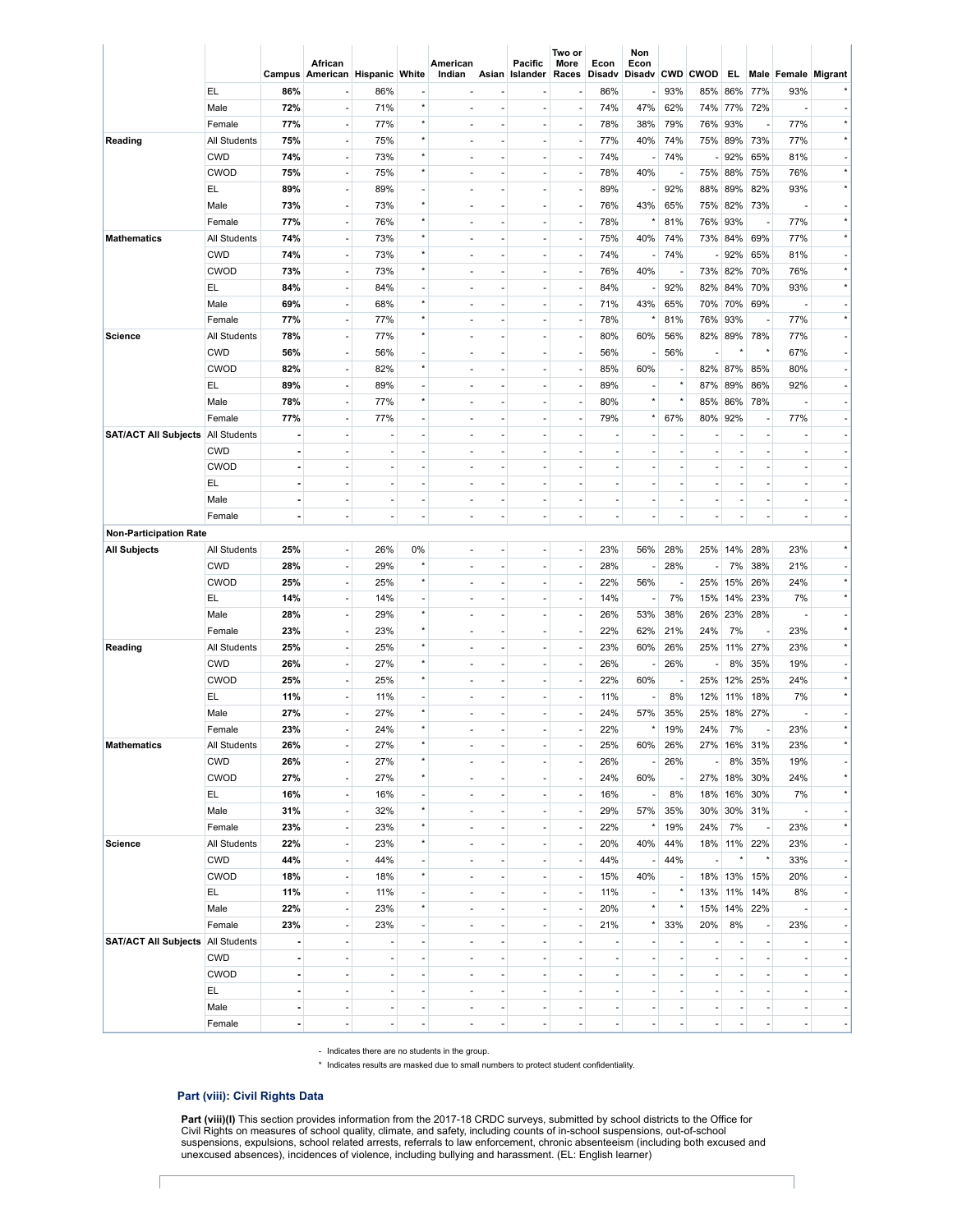|                                      |               | Total                  | <b>African</b><br>students American Hispanic White |                         |                | Indian or<br>Alaska<br><b>Native</b> |        | <b>Pacific</b><br>Asian Islander | Two or<br>More<br>Races |                            | <b>Students</b><br>with<br><b>EL Disabilities</b> | <b>Students</b><br>with<br><b>Disabilities</b><br>(Section 504) |
|--------------------------------------|---------------|------------------------|----------------------------------------------------|-------------------------|----------------|--------------------------------------|--------|----------------------------------|-------------------------|----------------------------|---------------------------------------------------|-----------------------------------------------------------------|
| <b>Students Without Disabilities</b> |               |                        |                                                    |                         |                |                                      |        |                                  |                         |                            |                                                   |                                                                 |
| In-School Suspensions                |               |                        |                                                    |                         |                |                                      |        |                                  |                         |                            |                                                   |                                                                 |
|                                      | Male          | $\pmb{0}$              | 0                                                  | 0                       | 0              | 0                                    | 0      | 0                                | 0                       | $\mathbf 0$                |                                                   |                                                                 |
|                                      | Female        | $\mathbf 0$            | 0                                                  | 0                       | 0              | 0                                    | 0      | 0                                | 0                       | $\mathbf 0$                |                                                   |                                                                 |
|                                      | Total         | 0                      | 0                                                  | 0                       | 0              | 0                                    | 0      | 0                                | 0                       | $\mathbf 0$                |                                                   |                                                                 |
| Out-of-School Suspensions            | Male          | $\sqrt{2}$             | 0                                                  | $\overline{\mathbf{c}}$ | 0              | 0                                    | 0      | 0                                | 0                       | $\pmb{0}$                  |                                                   |                                                                 |
|                                      | Female        | $\pmb{0}$              | 0                                                  | $\mathbf 0$             | $\pmb{0}$      | $\pmb{0}$                            | 0      | 0                                | 0                       | $\mathbf 0$                |                                                   |                                                                 |
|                                      | Total         | $\sqrt{2}$             | 0                                                  | $\overline{\mathbf{c}}$ | 0              | 0                                    | 0      | 0                                | 0                       | 0                          |                                                   |                                                                 |
| <b>Expulsions</b>                    |               |                        |                                                    |                         |                |                                      |        |                                  |                         |                            |                                                   |                                                                 |
| With Educational Services            | Male          | $\pmb{0}$              | 0                                                  | 0                       | 0              | 0                                    | 0      | 0                                | 0                       | $\pmb{0}$                  |                                                   |                                                                 |
|                                      | Female        | $\pmb{0}$              | 0                                                  | 0                       | 0              | 0                                    | 0      | 0                                | 0                       | $\mathbf 0$                |                                                   |                                                                 |
|                                      | Total         | 0                      | 0                                                  | 0                       | 0              | 0                                    | 0      | 0                                | 0                       | 0                          |                                                   |                                                                 |
| <b>Without Educational Services</b>  | Male          | 0                      | 0                                                  | 0                       | 0              | 0                                    | 0      | 0                                | 0                       | $\pmb{0}$                  |                                                   |                                                                 |
|                                      | Female        | 0                      | 0                                                  | 0                       | 0              | 0                                    | 0      | 0                                | 0                       | 0                          |                                                   |                                                                 |
|                                      | Total         | $\pmb{0}$              | 0                                                  | 0                       | 0              | 0                                    | 0      | 0                                | 0                       | $\mathbf 0$                |                                                   |                                                                 |
| Under Zero Tolerance Policies   Male |               | 0                      | 0                                                  | 0                       | 0              | 0                                    | 0      | 0                                | 0                       | 0                          |                                                   |                                                                 |
|                                      | Female        | 0                      | 0                                                  | 0                       | 0              | 0                                    | 0      | 0                                | 0                       | $\pmb{0}$                  |                                                   |                                                                 |
|                                      | Total         | $\pmb{0}$              | 0                                                  | 0                       | 0              | 0                                    | 0      | 0                                | 0                       | 0                          |                                                   |                                                                 |
| <b>School-Related Arrests</b>        |               |                        |                                                    |                         |                |                                      |        |                                  |                         |                            |                                                   |                                                                 |
|                                      | Male          | $\pmb{0}$              | 0                                                  | 0                       | 0              | 0                                    | 0      | 0                                | 0                       | $\mathbf 0$                |                                                   |                                                                 |
|                                      | Female        | 0                      | 0                                                  | 0                       | 0              | 0                                    | 0      | 0                                | 0                       | $\pmb{0}$                  |                                                   |                                                                 |
|                                      | Total         | 0                      | 0                                                  | 0                       | 0              | 0                                    | 0      | 0                                | 0                       | 0                          |                                                   |                                                                 |
| <b>Referrals to Law Enforcement</b>  |               |                        |                                                    |                         |                |                                      |        |                                  |                         |                            |                                                   |                                                                 |
|                                      | Male          | $\pmb{0}$              | $\pmb{0}$                                          | $\pmb{0}$               | 0              | $\pmb{0}$                            | 0      | $\mathbf 0$                      | 0                       | $\mathbf 0$                |                                                   |                                                                 |
|                                      | Female        | 0                      | 0                                                  | 0                       | 0              | 0                                    | 0      | 0                                | 0                       | $\mathbf 0$                |                                                   |                                                                 |
|                                      | Total         | $\mathbf 0$            | 0                                                  | 0                       | 0              | 0                                    | 0      | 0                                | 0                       | $\pmb{0}$                  |                                                   |                                                                 |
| <b>Students With Disabilities</b>    |               |                        |                                                    |                         |                |                                      |        |                                  |                         |                            |                                                   |                                                                 |
| In-School Suspensions                |               |                        |                                                    |                         |                |                                      |        |                                  |                         |                            |                                                   |                                                                 |
|                                      | Male          | $\pmb{0}$              | 0                                                  | 0                       | 0              | 0                                    | 0      | 0                                | 0                       | $\mathbf 0$                |                                                   | 0                                                               |
|                                      | Female        | 0                      | 0                                                  | 0                       | 0              | 0                                    | 0      | 0                                | 0                       | $\pmb{0}$                  |                                                   | 0                                                               |
|                                      | Total         | 0                      | 0                                                  | 0                       | 0              | 0                                    | 0      | 0                                | 0                       | 0                          |                                                   | 0                                                               |
| Out-of-School Suspensions            |               |                        |                                                    |                         |                |                                      |        |                                  |                         |                            |                                                   |                                                                 |
|                                      | Male          | $\mathbf{1}$           | $\pmb{0}$                                          | 1                       | 0              | $\pmb{0}$                            | 0      | $\mathbf 0$                      | 0                       | $\mathbf 0$                |                                                   | $\pmb{0}$                                                       |
|                                      | Female        | $\mathbf{1}$           | 0                                                  | 1                       | 0              | 0                                    | 0      | 0                                | 0                       | $\mathbf 0$                |                                                   | $\pmb{0}$                                                       |
|                                      | Total         | $\sqrt{2}$             | 0                                                  | $\overline{2}$          | 0              | 0                                    | 0      | 0                                | 0                       | 0                          |                                                   | 0                                                               |
| <b>Expulsions</b>                    |               |                        |                                                    |                         |                |                                      |        |                                  |                         |                            |                                                   |                                                                 |
| With Educational Services            | Male          | $\pmb{0}$              | 0                                                  | 0                       | 0              | 0                                    | 0      | $\mathbf 0$                      | 0                       | $\mathbf 0$                |                                                   | $\mathbf 0$                                                     |
|                                      | Female        | 0                      | 0                                                  | 0                       | 0              | 0                                    | 0      | $\mathbf 0$                      | 0                       | 0                          |                                                   | $\mathbf 0$                                                     |
| Without Educational Services         | Total<br>Male | $\pmb{0}$<br>$\pmb{0}$ | 0<br>0                                             | 0<br>0                  | 0<br>0         | 0<br>0                               | 0<br>0 | 0<br>0                           | 0<br>$\mathbf{0}$       | $\mathbf 0$<br>$\mathbf 0$ |                                                   | 0<br>$\pmb{0}$                                                  |
|                                      | Female        | 0                      | 0                                                  | 0                       | 0              | 0                                    | 0      | 0                                | $\overline{0}$          | $\overline{\mathbf{0}}$    |                                                   | $\pmb{0}$                                                       |
|                                      | Total         | $\pmb{0}$              | 0                                                  | 0                       | 0              | 0                                    | 0      | 0                                |                         | $0\quad 0$                 |                                                   | $\pmb{0}$                                                       |
| Under Zero Tolerance Policies Male   |               | $\pmb{0}$              | 0                                                  | 0                       | 0              | 0                                    | 0      | 0                                | $\overline{0}$          | $\overline{\mathbf{0}}$    |                                                   | 0                                                               |
|                                      | Female        | 0                      | 0                                                  | 0                       | 0              | 0                                    | 0      | 0                                | $\mathbf{0}$            | 0                          |                                                   | $\pmb{0}$                                                       |
|                                      | Total         | 0                      | 0                                                  | 0                       | 0              | 0                                    | 0      | 0                                | $\overline{0}$          | $\mathbf 0$                |                                                   | 0                                                               |
| <b>School-Related Arrests</b>        |               |                        |                                                    |                         |                |                                      |        |                                  |                         |                            |                                                   |                                                                 |
|                                      | Male          | $\pmb{0}$              | 0                                                  | $\overline{0}$          | $\overline{0}$ | $\mathbf{0}$                         | 0      | 0                                | $\overline{0}$          | $\overline{\mathbf{0}}$    |                                                   | 0                                                               |
|                                      | Female        | 0                      | 0                                                  | 0                       | 0              | $\overline{0}$                       | 0      | 0                                | $\overline{0}$          | $\mathbf 0$                |                                                   | $\overline{0}$                                                  |
|                                      | Total         | 0                      | 0                                                  | 0                       | 0              | $\mathbf{0}$                         | 0      | 0                                | $\overline{0}$          | $\mathbf 0$                |                                                   | 0                                                               |
| <b>Referrals to Law Enforcement</b>  |               |                        |                                                    |                         |                |                                      |        |                                  |                         |                            |                                                   |                                                                 |
|                                      | Male          | $\pmb{0}$              | 0                                                  | 0                       | 0              | $\mathbf{0}$                         | 0      | 0                                | $\overline{0}$          | $\overline{\mathbf{0}}$    |                                                   | $\pmb{0}$                                                       |
|                                      | Female        | $\pmb{0}$              | 0                                                  | 0                       | 0              | 0                                    | 0      | 0                                | $\overline{0}$          | $\overline{\mathbf{0}}$    |                                                   | 0                                                               |
|                                      | Total         | $\pmb{0}$              | 0                                                  | 0                       | 0              | 0                                    | 0      | 0                                | $\overline{0}$          | $\mathbf 0$                |                                                   | 0                                                               |
| <b>All Students</b>                  |               |                        |                                                    |                         |                |                                      |        |                                  |                         |                            |                                                   |                                                                 |
| <b>Chronic Absenteeism</b>           |               |                        |                                                    |                         |                |                                      |        |                                  |                         |                            |                                                   |                                                                 |
|                                      | Male          | 18                     | -8                                                 | 15                      | 3 <sup>1</sup> | -8                                   | -8     | -8                               |                         | $-8$ 10                    | 8                                                 | -8                                                              |
|                                      | Female        | 30                     | -8                                                 | 28                      | $\overline{c}$ | $-8$                                 | -8     | -8                               |                         | $-8$ 15                    | 8                                                 | $-8$                                                            |
|                                      | Total         | 48                     | -8                                                 | 43                      | 5              | $-8$                                 | -8     | $-8$                             |                         | $-8$ 25                    | 16                                                | $-8$                                                            |

|                                                         | ------ |
|---------------------------------------------------------|--------|
| <b>Incidents of Violence</b>                            |        |
| Incidents of rape or attempted rape                     |        |
| Incidents of sexual assault (other than rape)           |        |
| Incidents of robbery with a weapon                      |        |
| Incidents of robbery with a firearm or explosive device |        |

**Total**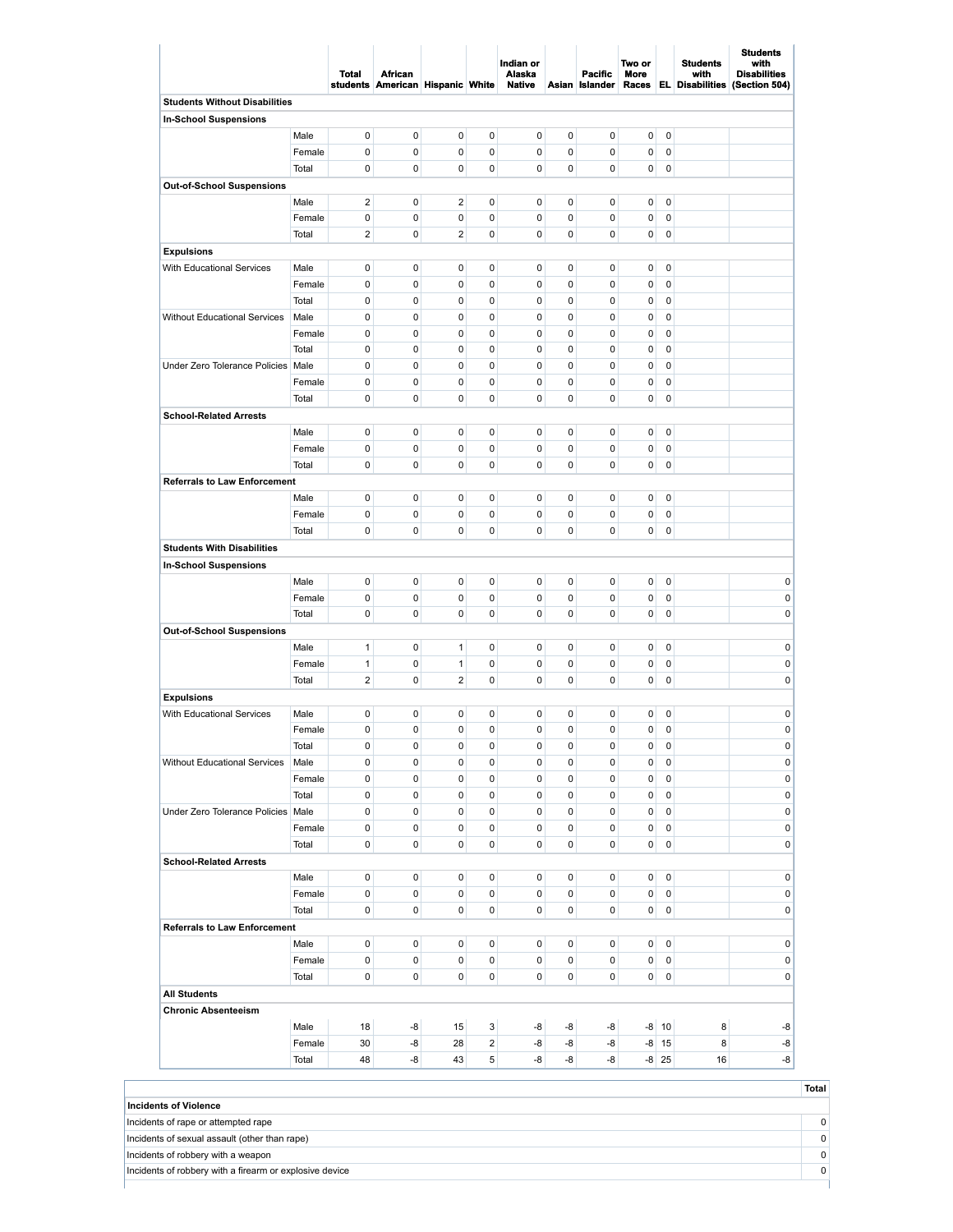|                                                                            | <b>Total</b> |
|----------------------------------------------------------------------------|--------------|
| Incidents of robbery without a weapon                                      | $\Omega$     |
| Incidents of physical attack or fight with a weapon                        | $\Omega$     |
| Incidents of physical attack or fight with a firearm or explosive device   | 0            |
| Incidents of physical attack or fight without a weapon                     |              |
| Incidents of threats of physical attack with a weapon                      | 0            |
| Incidents of threats of physical attack with a firearm or explosive device | $\Omega$     |
| Incidents of threats of physical attack without a weapon                   |              |
| Incidents of possession of a firearm or explosive device                   | $\Omega$     |
| Allegations of Harassment or bullying                                      |              |
| On the basis of sex                                                        | $\Omega$     |
| On the basis of race                                                       | 0            |
| On the basis of disability                                                 | $\Omega$     |
| On the basis of sexual orientation                                         |              |
| On the basis of religion                                                   | 0            |

**Part (viii)(II)** This section provides information from the 2017-18 CRDC surveys, submitted by school districts to the Office for Civil Rights, on the number of students enrolled in preschool programs and accelerated coursework to earn postsecondary credit while still in high school.

|                                      |        | Total<br>students | African<br>American | <b>Hispanic White</b> |             | Indian or<br>Alaska<br><b>Native</b> | Asian    | Pacific<br>Islander | Two or<br>More<br>Races | EL.                                | <b>Students</b><br>with<br><b>Disabilities</b> |
|--------------------------------------|--------|-------------------|---------------------|-----------------------|-------------|--------------------------------------|----------|---------------------|-------------------------|------------------------------------|------------------------------------------------|
| <b>Preschool Programs</b>            |        |                   |                     |                       |             |                                      |          |                     |                         |                                    |                                                |
|                                      | Male   | 44                | 0                   | 44                    | $\mathbf 0$ | $\Omega$                             | 0        | 0                   | $\overline{0}$          | 16                                 | 6                                              |
|                                      | Female | 38                | 0                   | 37                    | 1           | $\Omega$                             | 0        | 0                   | 0                       | 20                                 | $\overline{2}$                                 |
|                                      | Total  | 82                | 0                   | 81                    | 1           | 0                                    | $\Omega$ | 0                   | 0                       | 36                                 | 8                                              |
| <b>Accelerated Coursework</b>        |        |                   |                     |                       |             |                                      |          |                     |                         |                                    |                                                |
| <b>Advanced Placement Courses</b>    | Male   | -9                | -9                  | -9                    | -9          | $-9$                                 | -9       | $-9$                | $-9$                    | $-9$                               | $-9$                                           |
|                                      | Female | -9                | $-9$                | -9                    | -9          | $-9$                                 | -9       | -9                  | -9                      | $-9$                               | $-9$                                           |
|                                      | Total  | -9                | -9                  | -9                    | -9          | -9                                   | -9       | -9                  | -9                      | $-9$                               | $-9$                                           |
| International Baccalaureate Courses  | Male   | -9                | $-9$                | -9                    | $-9$        | $-9$                                 | $-9$     | -9                  | -9                      | $-9$                               | $-9$                                           |
|                                      | Female | -9                | -9                  | -9                    | -9          | $-9$                                 | $-9$     | -9                  | -9                      | $-9$<br>$-9$<br>-9<br>$-9$<br>$-9$ | $-9$                                           |
|                                      | Total  | -9                | $-9$                | -9                    | $-9$        | $-9$                                 | -9       | $-9$                | $-9$                    |                                    | $-9$                                           |
| Dual Enrollment/Dual Credit Programs | Male   | -9                | -9                  | -9                    | -9          | -9                                   | -9       | -9                  | -9                      |                                    | -9                                             |
|                                      | Female | -9                | $-9$                | -9                    | $-9$        | $-9$                                 | $-9$     | $-9$                | -9                      |                                    | $-9$                                           |
|                                      | Total  | -9                | $-9$                | -9                    | $-9$        | $-9$                                 | -9       | -9                  | -9                      |                                    | -9                                             |

- Indicates there are no data available in the group.

-3 Indicates skip logic failure.

-8 Indicates EDFacts missing data.

-9 Indicates not applicable / skipped.

-11 Indicates suppressed data.

Blank cell indicates the student group is not applicable to this report.

### **Part (ix): Teacher Quality Data**

This section provides information on the professional qualifications of teachers, including information disaggregated by high- and<br>low-poverty schools on the number and percentage of (I) inexperienced teacher, principals, which the teacher is certified or licensed.

| <b>High Poverty School</b>                                                                             |                       |      |  |  |  |  |  |  |
|--------------------------------------------------------------------------------------------------------|-----------------------|------|--|--|--|--|--|--|
|                                                                                                        | All School            |      |  |  |  |  |  |  |
|                                                                                                        | <b>Number Percent</b> |      |  |  |  |  |  |  |
| Inexperienced Teachers, Principals, and Other School Leaders                                           | 3.0                   | 9.2% |  |  |  |  |  |  |
| Teachers Teaching with Emergency or Provisional Credentials                                            | 2.0                   | 6.5% |  |  |  |  |  |  |
| Teacher Who Are Not Teaching in the Subject or Field for Which<br>the Teacher is Certified or Licensed | 0.5                   | 1.6% |  |  |  |  |  |  |

- Indicates there are no data available in the group.

Blank cell indicates there are no data available in the group.

## **Part (x): Per-pupil Expenditure**

This section provides information on the per-pupil expenditures of federal, state, and local funds, including actual personnel expenditures and actual non-personnel expenditures, disaggregated by source of funds, for each school district and campus for the 2020-21 fiscal year.

*To be updated by June 30th, 2022.*

#### **Part (xi): STAAR Alternate 2 Participation**

This section provides information on the number and percentage of students with the most significant cognitive disabilities who take STAAR Alternate 2, by grade and subject for the 2020-21 school year.

| State | State | <b>District</b> | <b>District</b> | Campus                                                                              | Campus |
|-------|-------|-----------------|-----------------|-------------------------------------------------------------------------------------|--------|
|       |       |                 |                 | Number of ALT2 Rate of ALT2 Number of ALT2 Rate of ALT2 Number of ALT2 Rate of ALT2 |        |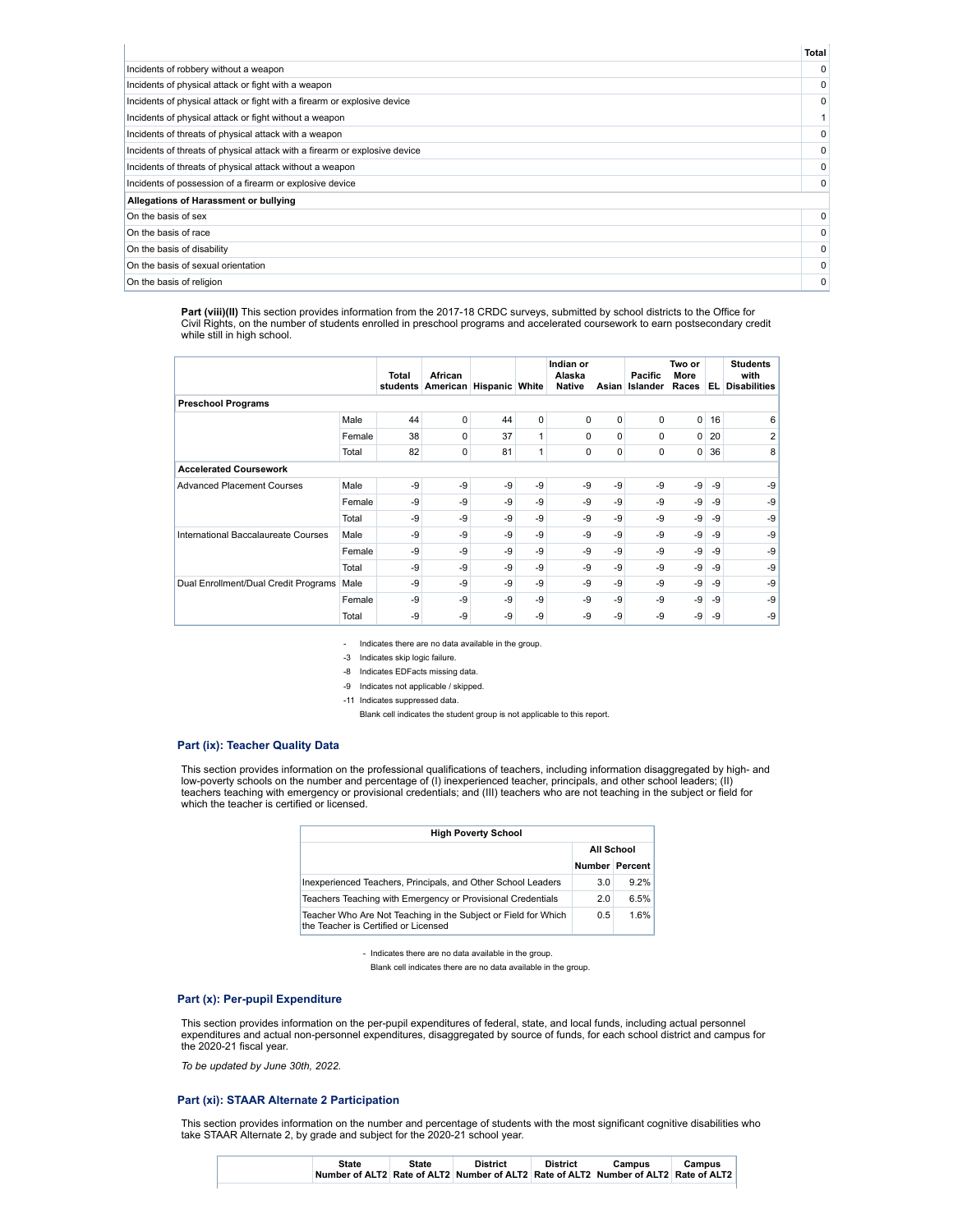|                      | <b>State</b> | <b>State</b> | <b>District</b> | <b>District</b> | Campus<br>Number of ALT2 Rate of ALT2 Number of ALT2 Rate of ALT2 Number of ALT2 Rate of ALT2 | Campus |
|----------------------|--------------|--------------|-----------------|-----------------|-----------------------------------------------------------------------------------------------|--------|
| Grade 3              |              |              |                 |                 |                                                                                               |        |
| Reading              | 4,966        | 1%           | 30              | 1%              | 5                                                                                             | 8%     |
| <b>Mathematics</b>   | 4,961        | 1%           | 30              | 1%              | 5                                                                                             | 8%     |
| Grade 4              |              |              |                 |                 |                                                                                               |        |
| Reading              | 5,046        | 1%           | 33              | 1%              | $\star$                                                                                       | 4%     |
| <b>Mathematics</b>   | 5,040        | 1%           | 33              | 1%              | $\star$                                                                                       | 4%     |
| Grade 5              |              |              |                 |                 |                                                                                               |        |
| Reading              | 5,133        | 1%           | 33              | 1%              | ٠                                                                                             |        |
| <b>Mathematics</b>   | 5,138        | 1%           | 32              | 1%              | ۰                                                                                             |        |
| Science              | 5,130        | 1%           | 33              | 1%              | i,                                                                                            |        |
| Grade 6              |              |              |                 |                 |                                                                                               |        |
| Reading              | 4,925        | 1%           | 28              | 1%              | i,                                                                                            |        |
| <b>Mathematics</b>   | 4,923        | 1%           | 28              | 1%              | ۰                                                                                             |        |
| Grade 7              |              |              |                 |                 |                                                                                               |        |
| Reading              | 4,586        | 1%           | 38              | 1%              | ۰                                                                                             |        |
| <b>Mathematics</b>   | 4,581        | 1%           | 37              | 2%              | ۰                                                                                             |        |
| Grade 8              |              |              |                 |                 |                                                                                               |        |
| Reading              | 4,513        | 1%           | 24              | 1%              | $\frac{1}{2}$                                                                                 |        |
| Mathematics          | 4,507        | 1%           | 24              | 1%              | ۰                                                                                             |        |
| Science              | 4,492        | 1%           | 24              | 1%              |                                                                                               |        |
| <b>End of Course</b> |              |              |                 |                 |                                                                                               |        |
| English I            | 4,504        | 1%           | 29              | 1%              | ۰                                                                                             |        |
| English II           | 4,092        | 1%           | 28              | 1%              | i,                                                                                            |        |
| Algebra I            | 4,514        | 1%           | 30              | 1%              | ä,                                                                                            |        |
| Biology              | 4,424        | 1%           | 24              | 1%              | ۰                                                                                             |        |
| <b>All Grades</b>    |              |              |                 |                 |                                                                                               |        |
| All Subjects         | 85,481       | 1%           | 538             | 1%              | 16                                                                                            | 4%     |
| Reading              | 37,771       | 1%           | 243             | 1%              | 8                                                                                             | 4%     |
| <b>Mathematics</b>   | 33,664       | 1%           | 214             | 1%              | 8                                                                                             | 4%     |
| Science              | 14,046       | 1%           | 81              | 1%              | -                                                                                             |        |

- Indicates there are no students in the group.

\* Indicates results are masked due to small numbers to protect student confidentiality.

# **Part (xii): Statewide National Assessment of Educational Progress (NAEP)**

This section provides results on the state academic assessments in reading and mathematics in grades 4 and 8 of the 2019<br>National Assessment of Educational Progress, compared to the national average of such results.

|                 |                                   | State Level: 2019 Percentages at NAEP Achievement Levels |           |                |           |           |           |                                                                          |                |                |
|-----------------|-----------------------------------|----------------------------------------------------------|-----------|----------------|-----------|-----------|-----------|--------------------------------------------------------------------------|----------------|----------------|
|                 |                                   |                                                          |           |                |           |           |           | % Below Basic % At or Above Basic % At or Above Proficient % At Advanced |                |                |
| Grade           | <b>Subject</b>                    | <b>Student Group</b>                                     | <b>TX</b> | <b>US</b>      | <b>TX</b> | <b>US</b> | <b>TX</b> | <b>US</b>                                                                | <b>TX</b>      | <b>US</b>      |
| Grade 4 Reading | Overall                           | 39                                                       | 34        | 61             | 66        | 30        | 35        | $\overline{7}$                                                           | 9              |                |
|                 |                                   | Black                                                    | 52        | 52             | 48        | 48        | 16        | 18                                                                       | $\overline{2}$ | 3              |
|                 |                                   | Hispanic                                                 | 48        | 45             | 52        | 55        | 21        | 23                                                                       | 3              | 4              |
|                 |                                   | White                                                    | 22        | 23             | 78        | 77        | 48        | 45                                                                       | 12             | 12             |
|                 |                                   | American Indian                                          | $\star$   | 50             | $\star$   | 50        | $^\star$  | 19                                                                       | $\star$        | 3              |
|                 |                                   | Asian                                                    | 11        | 18             | 89        | 82        | 65        | 57                                                                       | 25             | 22             |
|                 |                                   | Pacific Islander                                         | $\star$   | 42             | $\star$   | 58        | $^\star$  | 25                                                                       | $\star$        | $\overline{4}$ |
|                 | Two or More Races                 | 26                                                       | 28        | 74             | 72        | 38        | 40        | 6                                                                        | 11             |                |
|                 | Econ Disady                       | 50                                                       | 47        | 50             | 53        | 19        | 21        | 3                                                                        | 3              |                |
|                 | <b>Students with Disabilities</b> | 79                                                       | 73        | 21             | 27        | 8         | 10        | $\mathbf{1}$                                                             | $\overline{2}$ |                |
|                 |                                   | English Language Learners                                | 61        | 65             | 39        | 35        | 12        | 10                                                                       | $\overline{2}$ | $\mathbf{1}$   |
|                 | Mathematics Overall               |                                                          | 16        | 19             | 84        | 81        | 44        | 41                                                                       | 9              | 9              |
|                 |                                   | <b>Black</b>                                             | 24        | 35             | 76        | 65        | 32        | 20                                                                       | 3              | $\overline{2}$ |
|                 |                                   | Hispanic                                                 | 19        | 27             | 81        | 73        | 35        | 28                                                                       | 4              | 3              |
|                 |                                   | White                                                    | 8         | 11             | 92        | 89        | 59        | 52                                                                       | 16             | 12             |
|                 |                                   | American Indian                                          | $\star$   | 33             | $\star$   | 67        | $\star$   | 24                                                                       | $\star$        | $\overline{4}$ |
|                 |                                   | Asian                                                    | 4         | $\overline{7}$ | 96        | 93        | 82        | 69                                                                       | 45             | 28             |
|                 |                                   | Pacific Islander                                         | $\star$   | 36             | $\star$   | 64        | $^\star$  | 28                                                                       | $\star$        | 6              |
|                 |                                   | Two or More Races                                        | 9         | 16             | 91        | 84        | 51        | 44                                                                       | 9              | 10             |
|                 |                                   | Econ Disadv                                              | 21        | 29             | 79        | 71        | 32        | 26                                                                       | 3              | 3              |
| Grade 8 Reading |                                   | <b>Students with Disabilities</b>                        | 55        | 54             | 45        | 46        | 13        | 14                                                                       | $\mathbf{1}$   | $\overline{c}$ |
|                 |                                   | English Language Learners                                | 24        | 41             | 76        | 59        | 29        | 16                                                                       | $\overline{2}$ | $\mathbf{1}$   |
|                 |                                   | Overall                                                  | 33        | 27             | 67        | 73        | 25        | 34                                                                       | $\overline{2}$ | 4              |
|                 |                                   | Black                                                    | 53        | 46             | 47        | 54        | 41        | 15                                                                       | n/a            | $\mathbf{1}$   |
|                 |                                   | Hispanic                                                 | 38        | 37             | 62        | 63        | 19        | 22                                                                       | 1              | $\overline{c}$ |
|                 |                                   | White                                                    | 20        | 18             | 80        | 82        | 35        | 42                                                                       | 3              | 5              |
|                 |                                   | American Indian                                          | $\star$   | 41             | $\star$   | 59        | $\star$   | 19                                                                       | $\star$        | $\mathbf{1}$   |